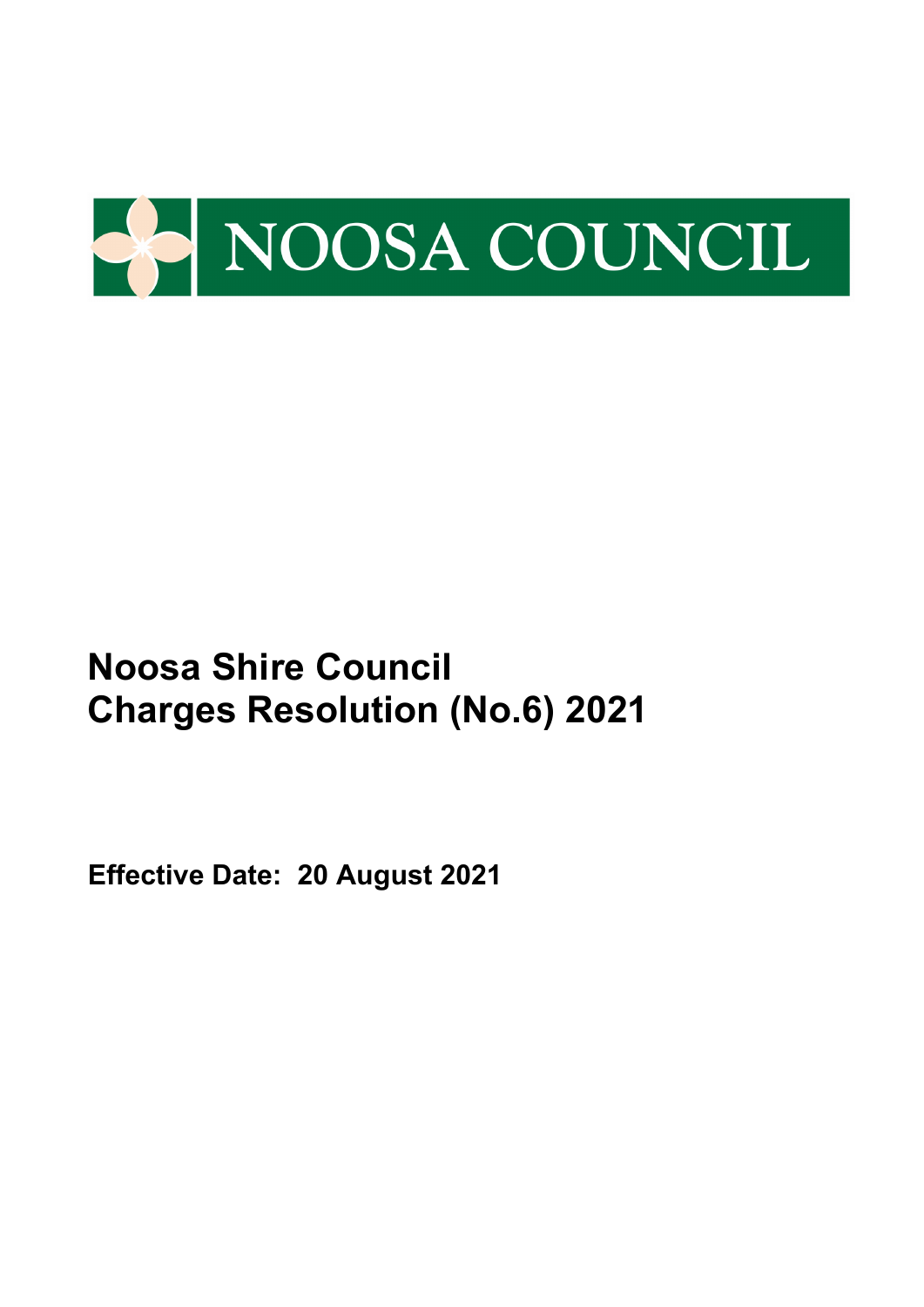## **Contents**

|        |     |                                                                               | Page           |
|--------|-----|-------------------------------------------------------------------------------|----------------|
| Part 1 |     |                                                                               |                |
| 1.     |     |                                                                               |                |
|        | 1.1 | <b>Short title</b>                                                            | 4              |
|        | 1.2 | <b>Planning Legislation</b>                                                   | 4              |
|        | 1.3 | <b>Effect</b>                                                                 | 4              |
|        | 1.4 | <b>Purpose of the resolution</b>                                              | 4              |
|        | 1.5 | Interpretation                                                                | 4              |
| 2.     |     |                                                                               |                |
|        | 2.1 | <b>Purpose</b>                                                                | $\overline{7}$ |
|        | 2.2 | Effect of the Chapter 4 of the Planning Act 2016 in the local government area | $\overline{7}$ |
|        | 2.3 | Application of the resolution to the local government area                    | $\overline{7}$ |
|        | 2.4 | Application to particular development                                         | $\overline{7}$ |
|        | 2.5 | <b>Categorisation of uses to development classes</b>                          | 8              |
| 3.     |     |                                                                               |                |
|        | 3.1 | <b>Purpose</b>                                                                | 8              |
|        | 3.2 | Development assumptions about future development                              | 8              |
| 4.     |     |                                                                               | . 8            |
|        | 4.1 | <b>Purpose</b>                                                                | 8              |
|        | 4.2 | <b>Priority infrastructure area</b>                                           | 8              |
| Part 2 |     |                                                                               |                |
| 5.     |     |                                                                               |                |
|        | 5.1 | <b>Purpose</b>                                                                | 9              |
|        | 5.2 | Schedule of works for trunk infrastructure                                    | 9              |
|        | 5.3 | Trunk infrastructure network systems and items                                | 9              |
|        | 5.4 | Trunk infrastructure plans                                                    | 9              |
| 6.     |     |                                                                               |                |
|        | 6.1 | <b>Purpose</b>                                                                | 9              |
|        | 6.2 | Desired standards of service for trunk infrastructure                         | 9              |
| 7.     |     |                                                                               | . 9            |
|        | 7.1 | <b>Purpose</b>                                                                | 9              |
|        | 7.2 | Establishment cost for a trunk infrastructure network                         | 9              |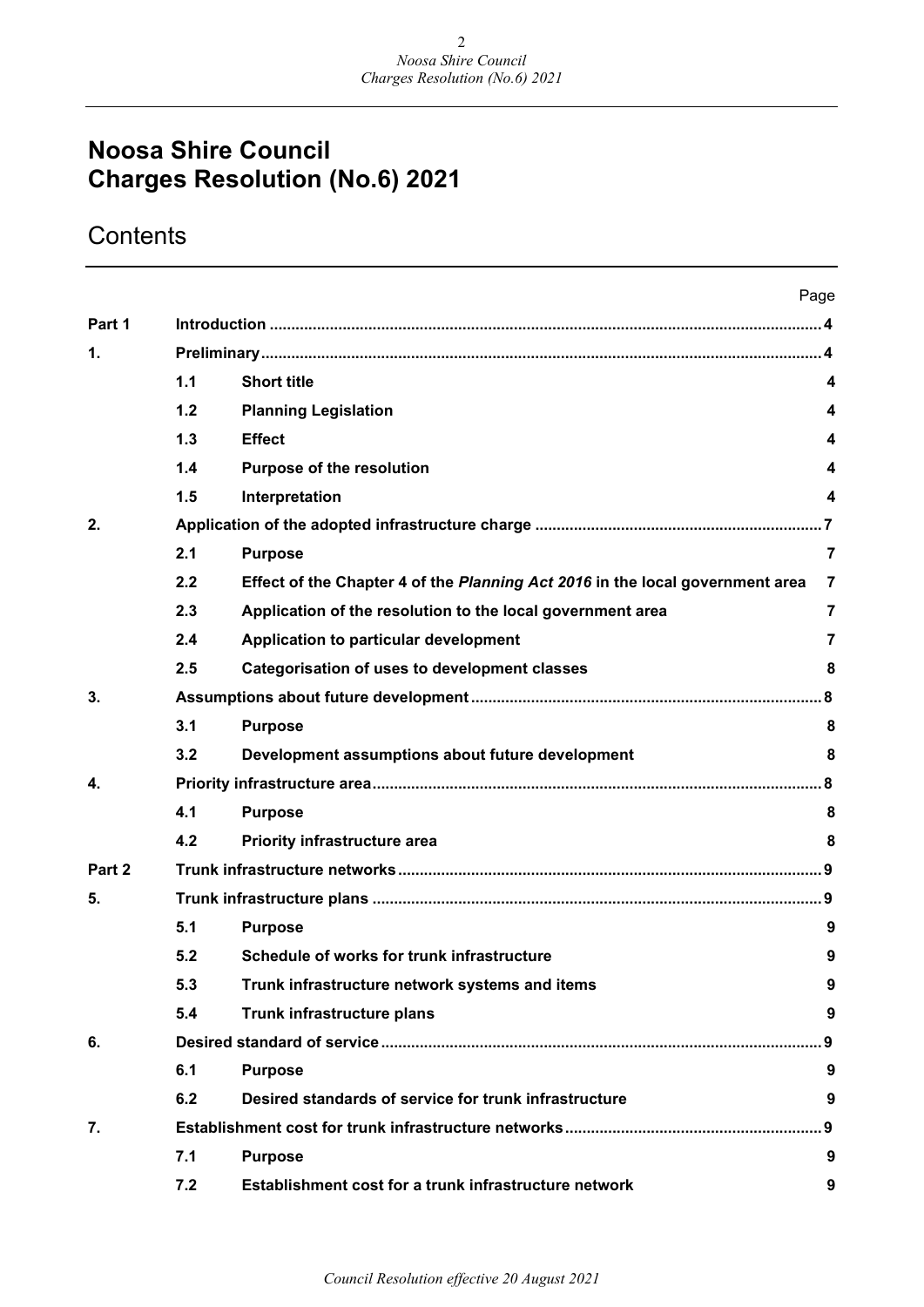| Part 3 |      |                                                                                                                 |    |
|--------|------|-----------------------------------------------------------------------------------------------------------------|----|
| 8.     |      |                                                                                                                 |    |
|        | 8.1  | <b>Purpose</b>                                                                                                  | 10 |
|        | 8.2  | <b>Calculation of Council levied charge</b>                                                                     | 10 |
|        | 8.3  | Council adopted charge rate                                                                                     | 12 |
|        | 8.4  | <b>Credit</b>                                                                                                   | 13 |
|        | 8.5  | Additional credit for past contribution or charge                                                               | 13 |
| 9.     |      |                                                                                                                 |    |
|        | 9.1  | <b>Purpose</b>                                                                                                  | 14 |
|        | 9.2  | Subsidy for a levied charge                                                                                     | 14 |
|        | 9.3  | Time of payment of a levied charge                                                                              | 14 |
|        | 9.4  | Alternatives to paying a levied charge                                                                          | 14 |
|        | 9.5  | Automatic increase provision of levied charge                                                                   | 14 |
|        | 9.6  | Infrastructure charges taken to be a rate                                                                       | 15 |
|        | 9.7  | Interest on overdue charges                                                                                     | 15 |
|        | 9.8  | <b>Goods and services tax</b>                                                                                   | 15 |
| 10.    |      |                                                                                                                 |    |
|        | 10.1 | <b>Purpose</b>                                                                                                  | 15 |
|        | 10.2 | Allocation of adopted infrastructure charge to the Council and the distributor-<br>retailer (breakup agreement) | 15 |
|        | 10.3 | Allocation of levied charge to trunk infrastructure networks                                                    | 17 |
|        | 10.4 | Schedule of Council Adopted Infrastructure Charges (under breakup agreement)18                                  |    |
| Part 4 |      |                                                                                                                 |    |
| 11.    |      |                                                                                                                 |    |
|        |      | 11.1 Purpose                                                                                                    | 24 |
|        | 11.2 | <b>Application of section</b>                                                                                   | 24 |
|        | 11.3 | Establishment cost for an infrastructure offset                                                                 | 24 |
|        | 11.4 | Recalculation of establishment cost for an infrastructure offset                                                | 24 |
| 12.    |      |                                                                                                                 |    |
|        | 12.1 | <b>Purpose</b>                                                                                                  | 26 |
|        | 12.2 | <b>Application of section</b>                                                                                   | 27 |
|        | 12.3 | <b>Payment of a refund</b>                                                                                      | 27 |
| 13.    |      |                                                                                                                 |    |
|        | 13.1 | <b>Purpose</b>                                                                                                  | 27 |
|        | 13.2 | <b>Application of section</b>                                                                                   | 27 |
|        | 13.3 | <b>Conversion application process</b>                                                                           | 28 |
|        | 13.4 | <b>Notice of decision</b>                                                                                       | 28 |
|        | 13.5 | Effect of conversion application decision                                                                       | 28 |
|        | 13.6 | Criteria for deciding a conversion application                                                                  | 28 |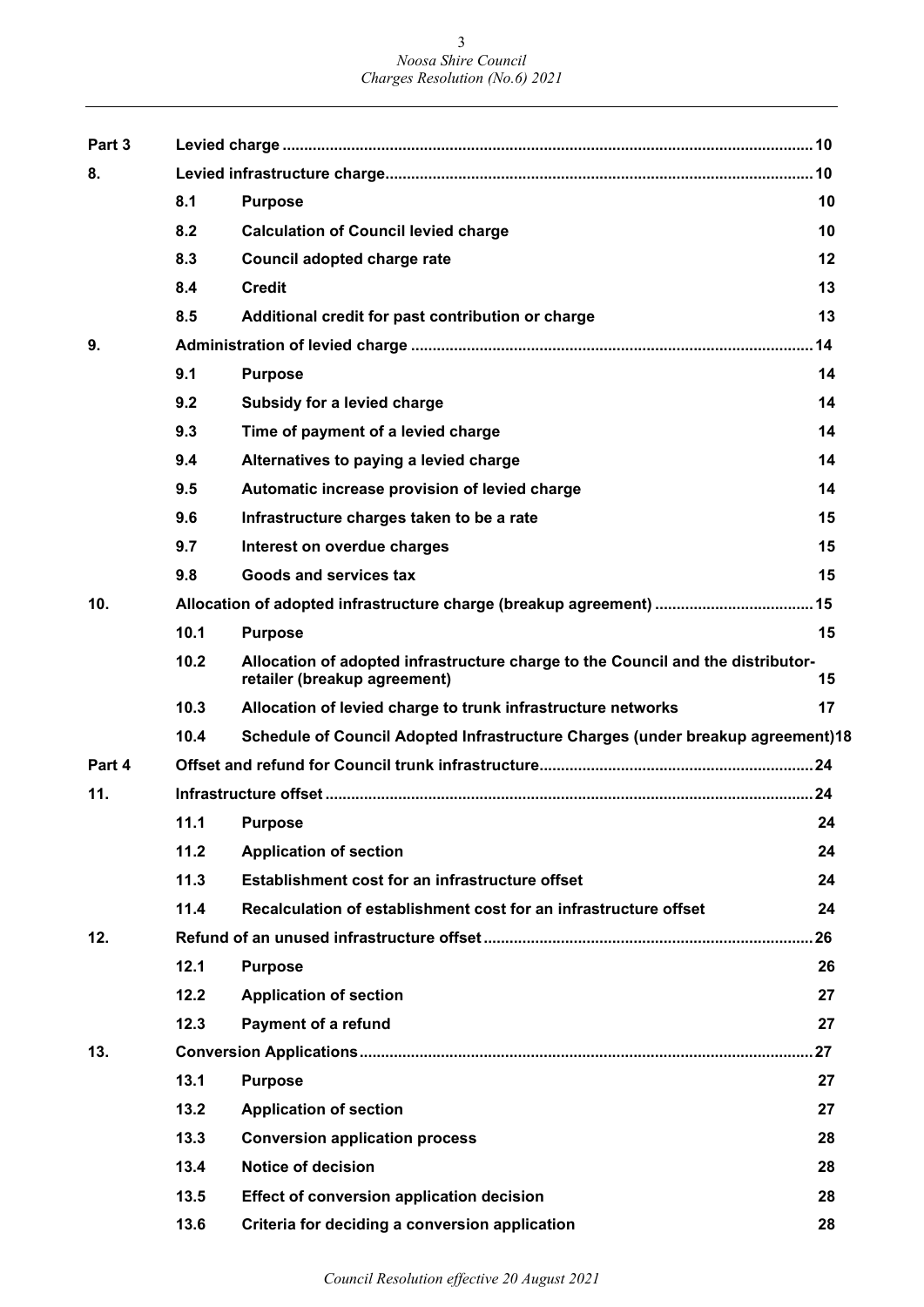## <span id="page-3-0"></span>**Part 1 Introduction**

## <span id="page-3-1"></span>**1. Preliminary**

#### <span id="page-3-2"></span>**1.1 Short title**

The charges resolution may be cited as *Noosa Shire Council Charges Resolution (No.6) 2021*.

#### <span id="page-3-3"></span>**1.2 Planning Legislation**

- (1) The resolution is made pursuant to section 113 of the *Planning Act 2016*.
- (2) The resolution is to be read in conjunction with the following:
	- (a) the *Planning Regulation 2017*;
	- (b) the local planning instrument.
- (3) The resolution is attached to but does not form part of the local planning instrument.

#### <span id="page-3-4"></span>**1.3 Effect**

The resolution has effect from 20 August 2021.

#### <span id="page-3-5"></span>**1.4 Purpose of the resolution**

The purpose of the resolution is to assist with the implementation of the local planning instrument by stating the following:

- (a) an adopted infrastructure charge for determining the levied charge for funding part of the establishment cost of the following trunk infrastructure networks:
	- (i) transport network;
	- (ii) public parks and land for community facilities network;
	- (iii) stormwater network;
	- (iv) water supply network;
	- (v) sewerage network;
- (b) stating other matters relevant to the adopted infrastructure charge.

#### <span id="page-3-6"></span>**1.5 Interpretation**

(1) In this resolution:

*adopted charge rate* means the charge to be applied for the purpose of calculating a levied charge as stated in section 8.3 (Council adopted charge rate).

*base date* means the date being: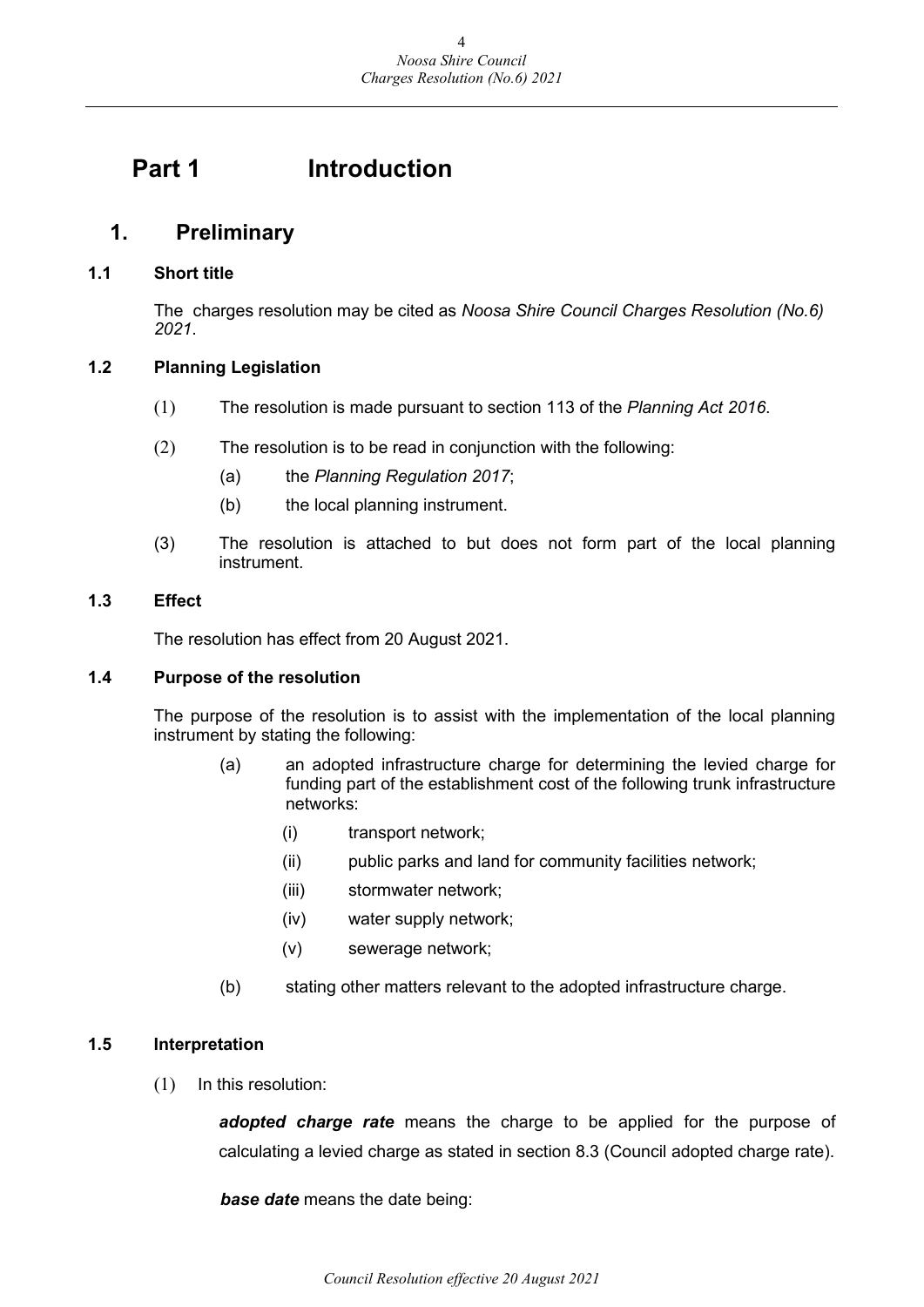- (a) The date for the financial year applying to the adopted charge rates specified in section 10.4 (Schedule of Council Adopted Infrastructure Charges (under breakup agreement)).
- (b) The date stated in the LGIP for estimates of the establishment costs for the local government's trunk infrastructure networks;
- (c) The date stated in the Netserve Plan for estimates of the establishment costs for the distributor-retailer's trunk infrastructure networks.

*bedroom* means an area of a building or structure which:

- (a) is used, designed or intended for use for sleeping (but excludes a lounge room, dining room, living room, kitchen, water closet, bathroom, laundry, garage or plant room); or
- (b) other habitable rooms that can be used for sleeping such as a den, library, study, loft, media or home entertainment room, library, family or rumpus room or other similar space. (Non-habitable rooms will not be considered in the calculation of infrastructure charges)

*breakup agreement* means the agreement between the local government and the distributor-retailer determining the proportion of the maximum adopted charges to apply to each entity.

*Council* means Noosa Shire Council.

*court area* means the area of premises where the leisure, sport or recreation activity is conducted and excludes the area of the premises not used for conducting the leisure, sport or recreation activity, such as areas for spectators, office or administration, amenities or food and beverages.

*credit* means the amount to be applied for the purpose of reducing an adopted infrastructure charge which takes into account the existing usage of the trunk infrastructure networks by the premises on or in relation to which development is carried out as calculated in section 8.4 (Credit) and 8.5 (Additional credit for past contribution or charge).

*demand* means the deemed usage of the trunk infrastructure networks by the development on the premises and correlates to the charge rates for the use/s stated in section 8.3 (Council adopted charge rate) as the designated demand unit for the purpose of calculating the levied charge stated in section 8.2 (Calculation of Council levied charge). *Refer also to the administrative term "demand unit" in Schedule 4 of the Planning Regulation 2017.*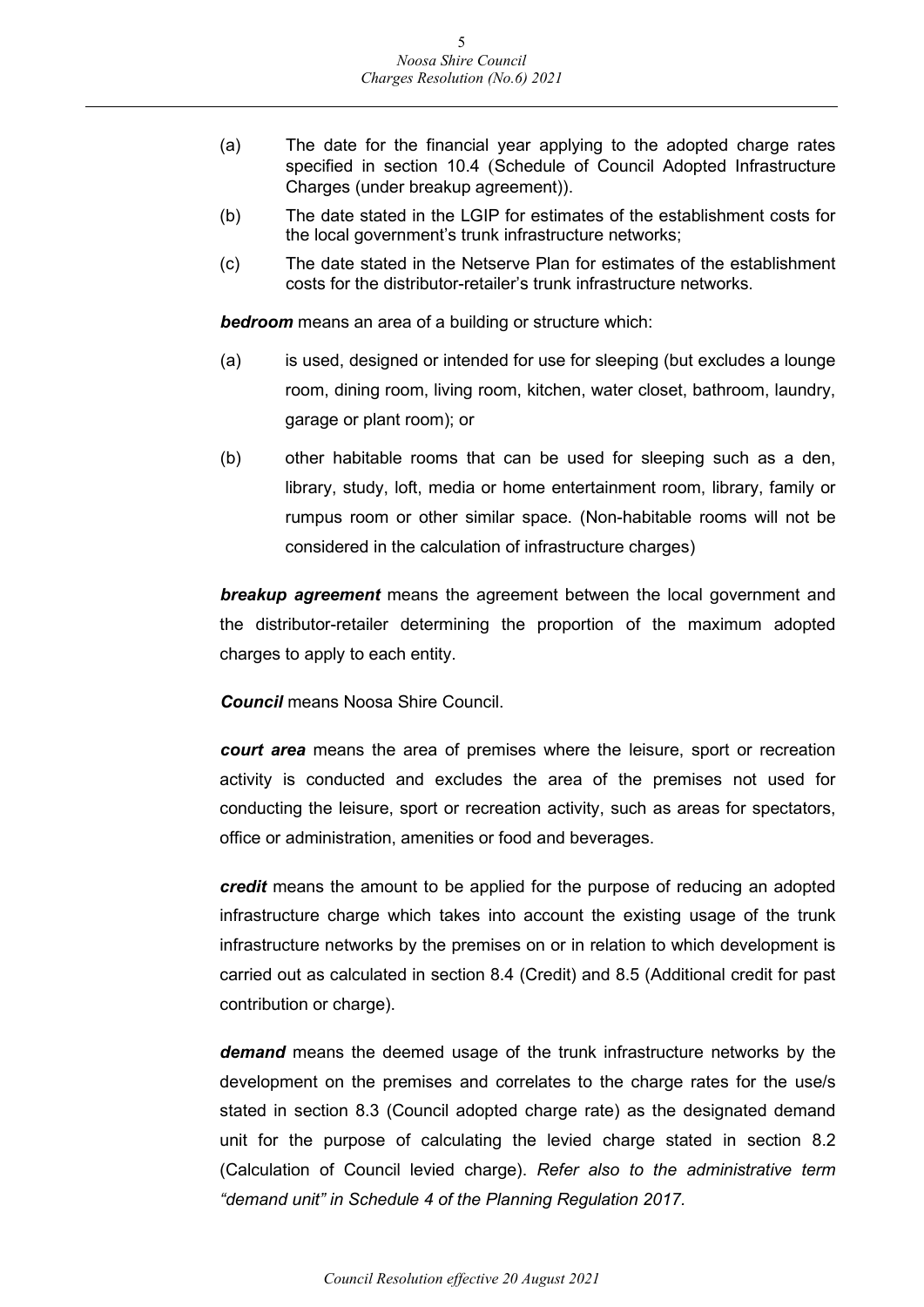*distributor-retailer* means the Northern SEQ Distributor-Retailer Authority (trading as Unitywater).

*food preparation facilities* means an area of a room capable of being used for the preparation of food in a dwelling or in a commercial establishment and generally includes a bench with a plumbed sink and space for a refrigerator (full or mini bar size). It may also utilise hardwired or plug-in type appliances.

*gross floor area (GFA)* has the meaning defined in *Schedule 24 of the Planning Regulation 2017 and The Noosa Plan 2020.*

*habitable room* means any room of a dwelling other than a bathroom, laundry, toilet, pantry, walk-in wardrobe, corridor, stair, lobby, photographic darkroom, clothes drying room and other space of a specialised nature occupied neither frequently nor for extended periods.

*impervious area* means the area of the premises that is impervious to rainfall. This includes all roofed, decked, paved, concreted, bitumen or other type of sealed areas.

*Local government infrastructure plan (LGIP)* means part of the specified local government planning scheme as defined in Schedule 2 Dictionary of the Planning Act 2016.

*Local planning instrument* means the: The Noosa Plan 2020 or The Noosa Plan 2006 *(superseded)* planning scheme.

*Netserv plan* means the distributor-retailer's plan and its service about its water and wastewater networks as required by the South-East Queensland Water (Distribution and Retail Restructuring) Act 2009.

*planned date* means the date scheduled for the provision of trunk infrastructure stated in the schedule of works for trunk infrastructure referenced in the LGIP.

*Planning Regulation* means the Planning Regulation 2017 made under the Planning Act 2016.

*residential lot* means a lot that is located in the Low, Medium and High Density Residential Zones, Tourist Accommodation Zone, Rural and Rural Residential Zones.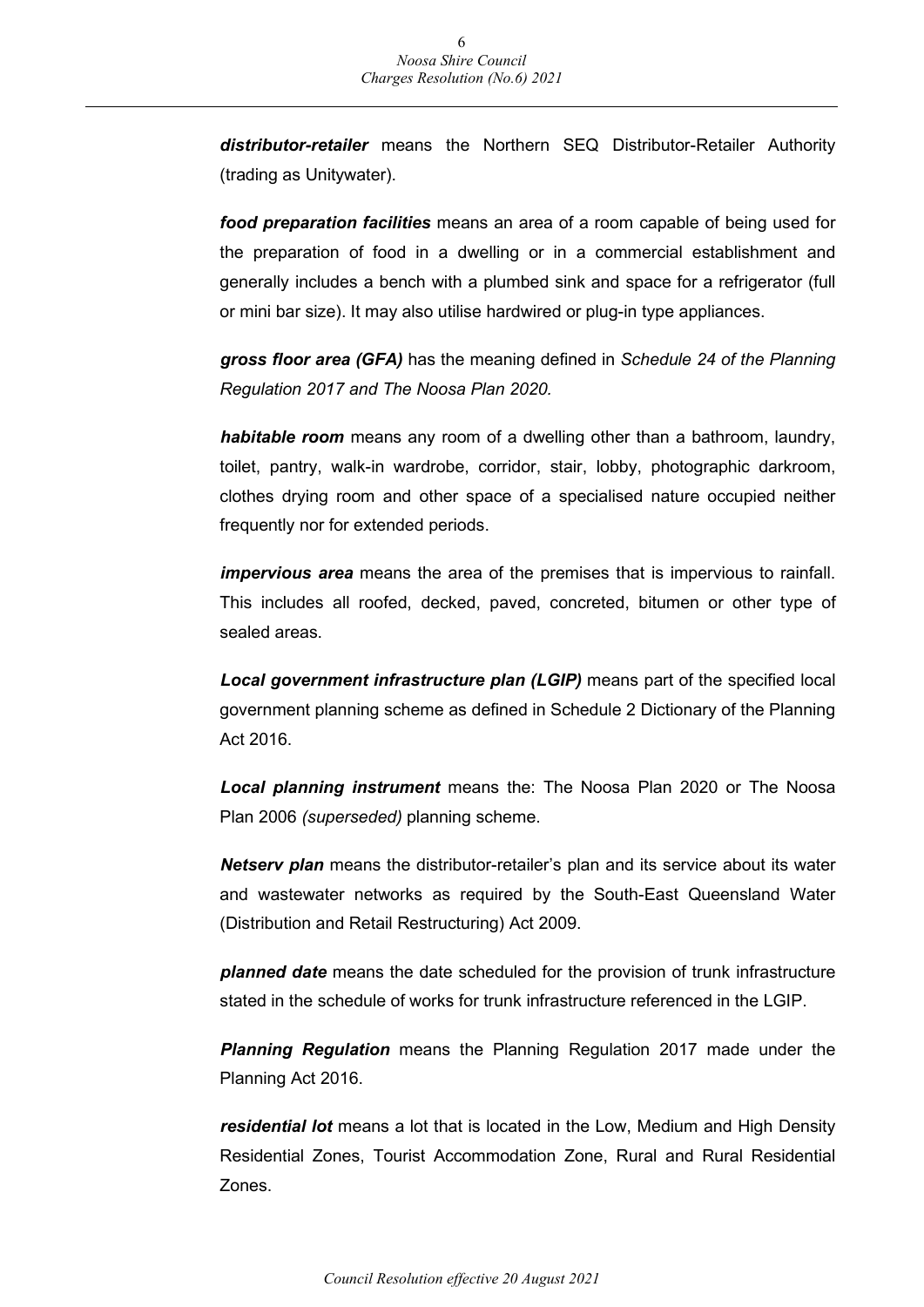*suite* means a single room or a set of connecting rooms that can operate as a

single occupancy/tenancy for accommodation purposes.

- (2) A term defined in the *Planning Act 2016* or *Planning Regulation 2017* which is used in the resolution has the meaning given in the *Planning Act 2016* or *Planning Regulation 2017*.
- (3) If a term is not defined in the resolution, Local planning instrument, *Planning Act 2016* or the *Planning Regulation 2017* the term is to, subject to section 14A (Interpretation best achieving Act's purpose) of the *Acts Interpretation Act 1954*, have the meaning assigned to it by the edition of the Macquarie Dictionary that is current at the commencement date.
- (4) Development that is "capable of being used" for a particular purpose, will be assessed for infrastructure charges applicable to the appropriate planning scheme "use" and/or "administrative" definition.

## <span id="page-6-0"></span>**2. Application of the adopted infrastructure charge**

#### <span id="page-6-1"></span>**2.1 Purpose**

Section 2 states the following:

- (a) that Chapter 4 of the *Planning Act 2016* has effect in the local government area;
- (b) that the resolution is intended to apply to development in the local government area;
- (c) that the resolution applies to particular development;
- (d) the categorisation of uses under an local planning instrument to development classes and charge categories under Schedule 16 of the Planning Regulation.

#### <span id="page-6-2"></span>**2.2 Effect of the Chapter 4 of the** *Planning Act 2016* **in the local government area**

Chapter 4 of the *Planning Act 2016* applies to all of the local government area.

#### <span id="page-6-3"></span>**2.3 Application of the resolution to the local government area**

The resolution applies to all development in the local government area.

#### <span id="page-6-4"></span>**2.4 Application to particular development**

The Council may levy an infrastructure charge on the following development:

- (a) a reconfiguring a lot;
- (b) a material change of use of premises;
- (c) the carrying out of building work;
- (d) other development approval.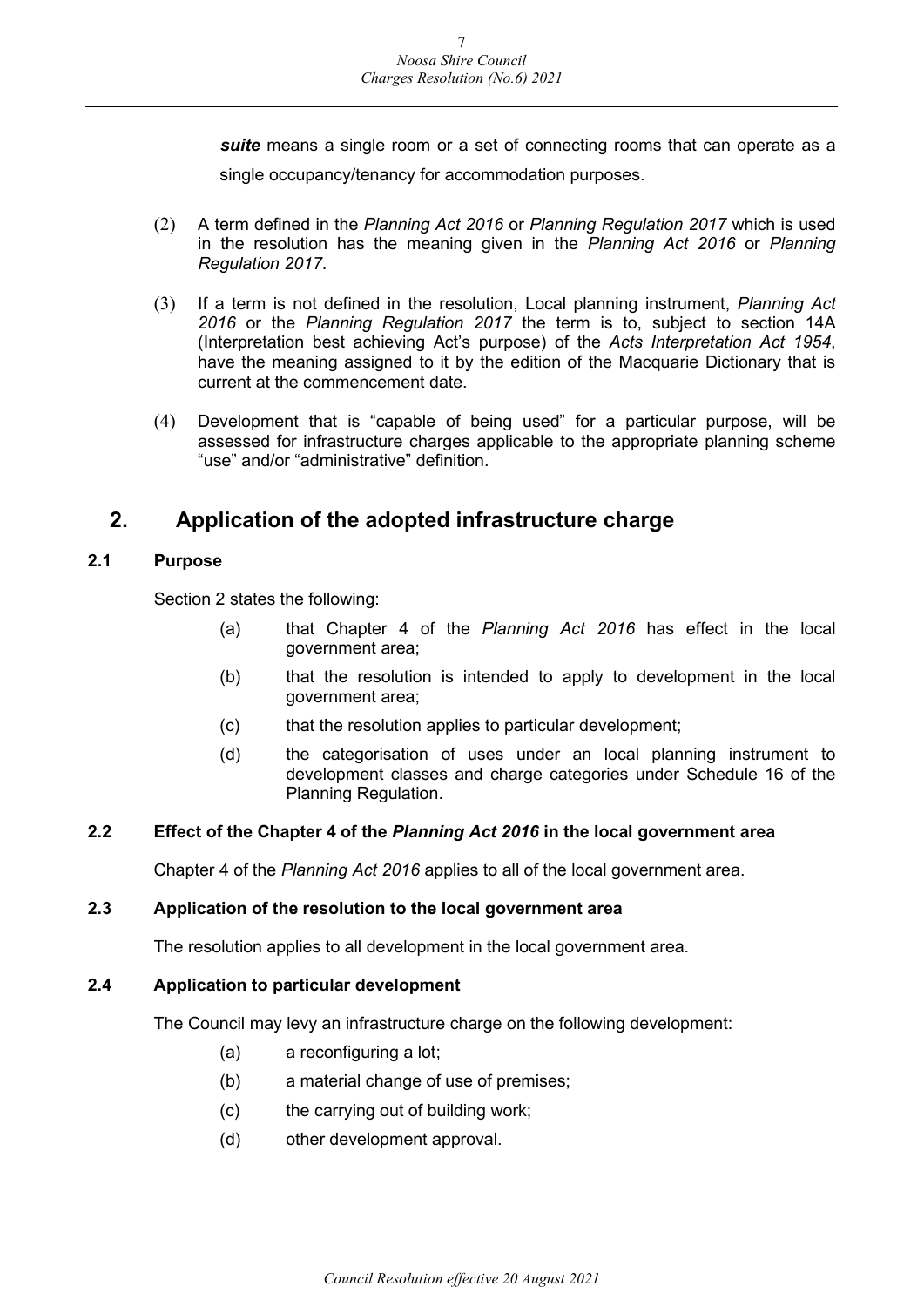#### <span id="page-7-0"></span>**2.5 Categorisation of uses to development classes**

- (1) A use under the local planning instrument as stated in column 1 of Table 10.3 (Schedule of Council adopted charges) is included within the Schedule 16 of the Planning Regulation charge category stated in column 2 of Table 10.3 (Schedule of Council adopted charges).
- (2) The Council and the distributor-retailer are to allocate a use not otherwise stated under subsection (1) to another similar use that the local government or distributor-retailer decides to apply to the use *(refer to Schedule 16 of the Planning Regulation 2017)*.

## <span id="page-7-1"></span>**3. Assumptions about future development**

#### <span id="page-7-2"></span>**3.1 Purpose**

Section 3 states the assumptions about the type, scale, location and timing of future development.

#### <span id="page-7-3"></span>**3.2 Development assumptions about future development**

- (a) the type, scale, location and timing of future development is identified in the LGIP and/or local planning instrument
- (b) development inconsistent with the type, scale, location or timing identified in the LGIP and/or local planning instrument will be subject to assessment for conditions for extra trunk infrastructure costs in accordance with Chapter 4 of the *Planning Act 2016*.

## <span id="page-7-4"></span>**4. Priority infrastructure area**

#### <span id="page-7-5"></span>**4.1 Purpose**

Section 4 states the priority infrastructure area for the Council.

#### <span id="page-7-6"></span>**4.2 Priority infrastructure area**

The priority infrastructure area is identified in the LGIP.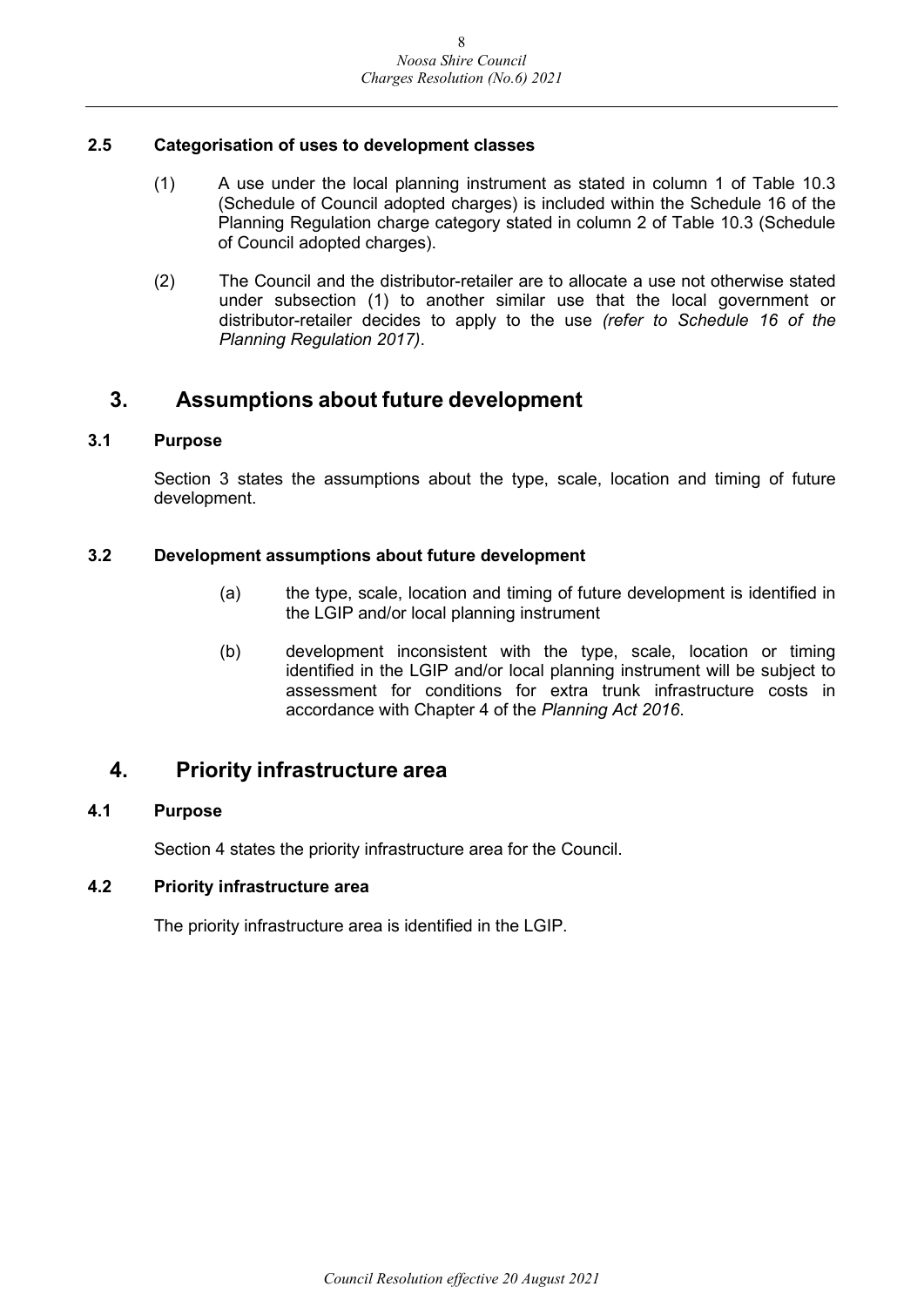## <span id="page-8-0"></span>**Part 2 Trunk infrastructure networks**

### <span id="page-8-1"></span>**5. Trunk infrastructure plans**

#### <span id="page-8-2"></span>**5.1 Purpose**

Section 5 states the trunk infrastructure networks to be funded in part by the levied infrastructure charge.

#### <span id="page-8-3"></span>**5.2 Schedule of works for trunk infrastructure**

The trunk infrastructure networks comprise the land and works for trunk infrastructure detailed in the LGIP and Netserv Plan.

#### <span id="page-8-4"></span>**5.3 Trunk infrastructure network systems and items**

The trunk infrastructure networks identified in the schedule of works for trunk infrastructure include the systems and items detailed in the LGIP and Netserv Plan.

#### <span id="page-8-5"></span>**5.4 Trunk infrastructure plans**

The trunk infrastructure networks identified in the schedule of works for trunk infrastructure are conceptually identified in the trunk infrastructure plans detailed in the LGIP and Netserv Plan.

### <span id="page-8-6"></span>**6. Desired standard of service**

#### <span id="page-8-7"></span>**6.1 Purpose**

Section 6 states the desired standard of service which is the standard guiding the delivery of a trunk infrastructure network.

#### <span id="page-8-8"></span>**6.2 Desired standards of service for trunk infrastructure**

The desired standard of service for each infrastructure network is detailed in the LGIP and Netserv Plan.

## <span id="page-8-9"></span>**7. Establishment cost for trunk infrastructure networks**

#### <span id="page-8-10"></span>**7.1 Purpose**

Section 7 states the establishment cost for an identified trunk infrastructure network.

#### <span id="page-8-11"></span>**7.2 Establishment cost for a trunk infrastructure network**

The establishment cost for the trunk infrastructure networks are detailed in the LGIP and Netserv Plan.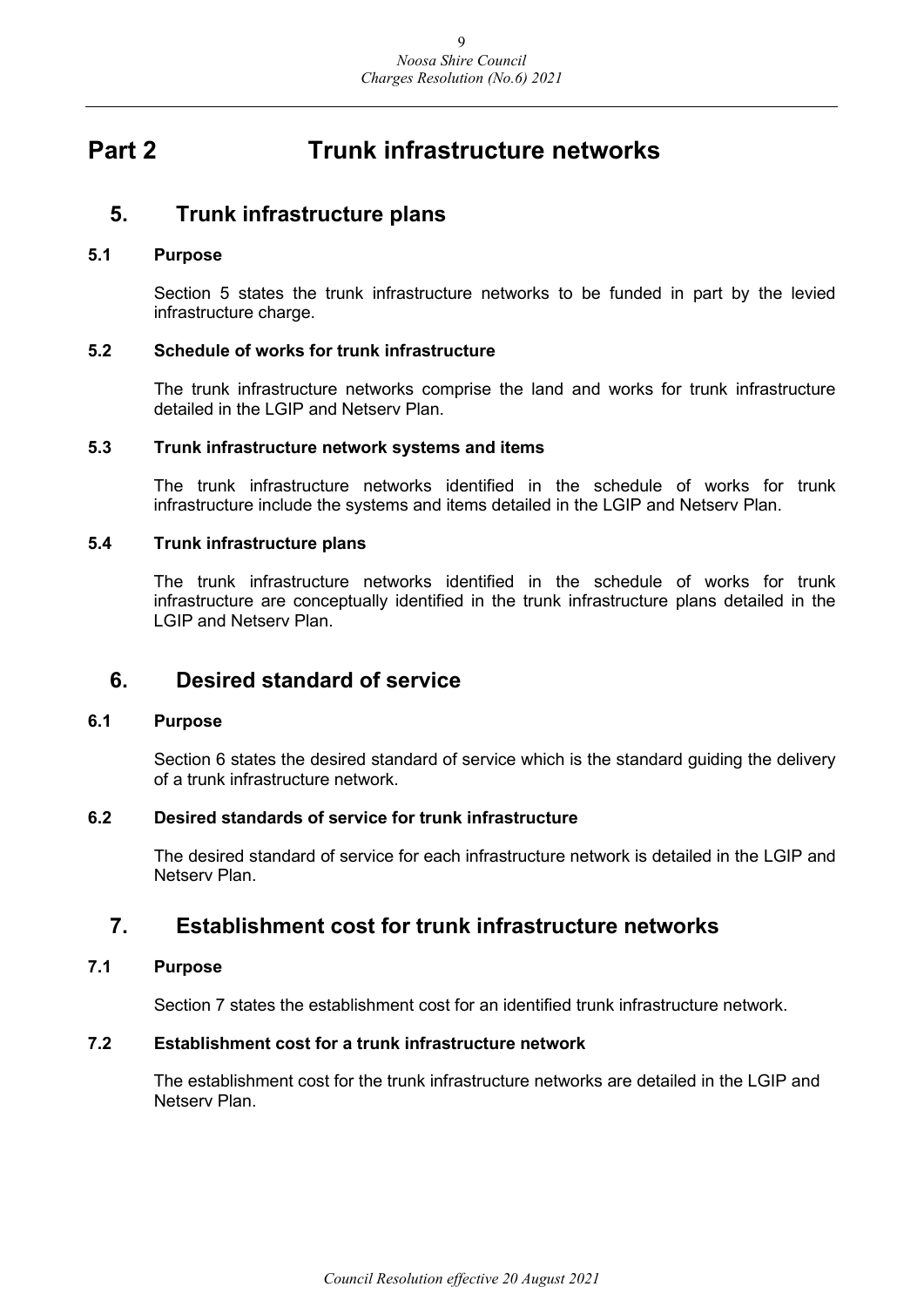## <span id="page-9-0"></span>**Part 3 Levied charge**

## <span id="page-9-1"></span>**8. Levied infrastructure charge**

#### <span id="page-9-2"></span>**8.1 Purpose**

Section 8 states the calculation of the infrastructure charge to be levied by the following:

- (a) the Council under Chapter 4 of the *Planning Act 2016* for the transport, public parks & land for community facilities and stormwater networks in accordance with the breakup agreement;
- (b) the distributor-retailer under the South-East Queensland Water (Distribution and Retail Restructuring) Act 2009 for the sewerage and water supply networks in accordance with the breakup agreement and Unitywater's Infrastructure Charges Schedule.

An infrastructure charge applies where the development results in an increase in the type/s and/or quantity in use/s on the site and therefore places additional demand on trunk infrastructure. The determination of extra demand on trunk infrastructure correlates directly to the infrastructure charge calculation undertaken in accordance with section 8.2 (Calculation of Council levied charge) and section 8.3 (Council adopted charge rates) in compliance with the planning legislation. Refer also to Queensland State Government Fact Sheet: *"Local government infrastructure framework, Calculating additional demand and existing use credits"*.

#### <span id="page-9-3"></span>**8.2 Calculation of Council levied charge**

Infrastructure charges are calculated and levied separately by the Council and distributerretailer in accordance with the charges breakup agreement and relevant legislation.

The legislation states: *"A levied charge may be only for extra demand placed on trunk infrastructure that the development will generate."* In this regard, alternative calculation methodologies may be undertaken according to whether the development approved:

(a) alters the current development and/or use/s lawfully existing on the premises whereby the calculation needs to consider the new "total" development approved and deduct the previous lawful development;

or alternatively:

- (b) simply only adds to the current development use/s lawfully existing on the premises whereby the calculation may be simplified to just comprise the approved additional development quantity and use/s.
- (1) An infrastructure charge that may be levied for reconfiguring a lot is generally calculated as follows:

 $LC_{\text{ROL}} = (AC_{\text{ROL}} \times Q_{\text{ROL}}) - C$ 

Where:

 $LC_{\text{ROL}}$  is the infrastructure charge levied for reconfiguring a lot.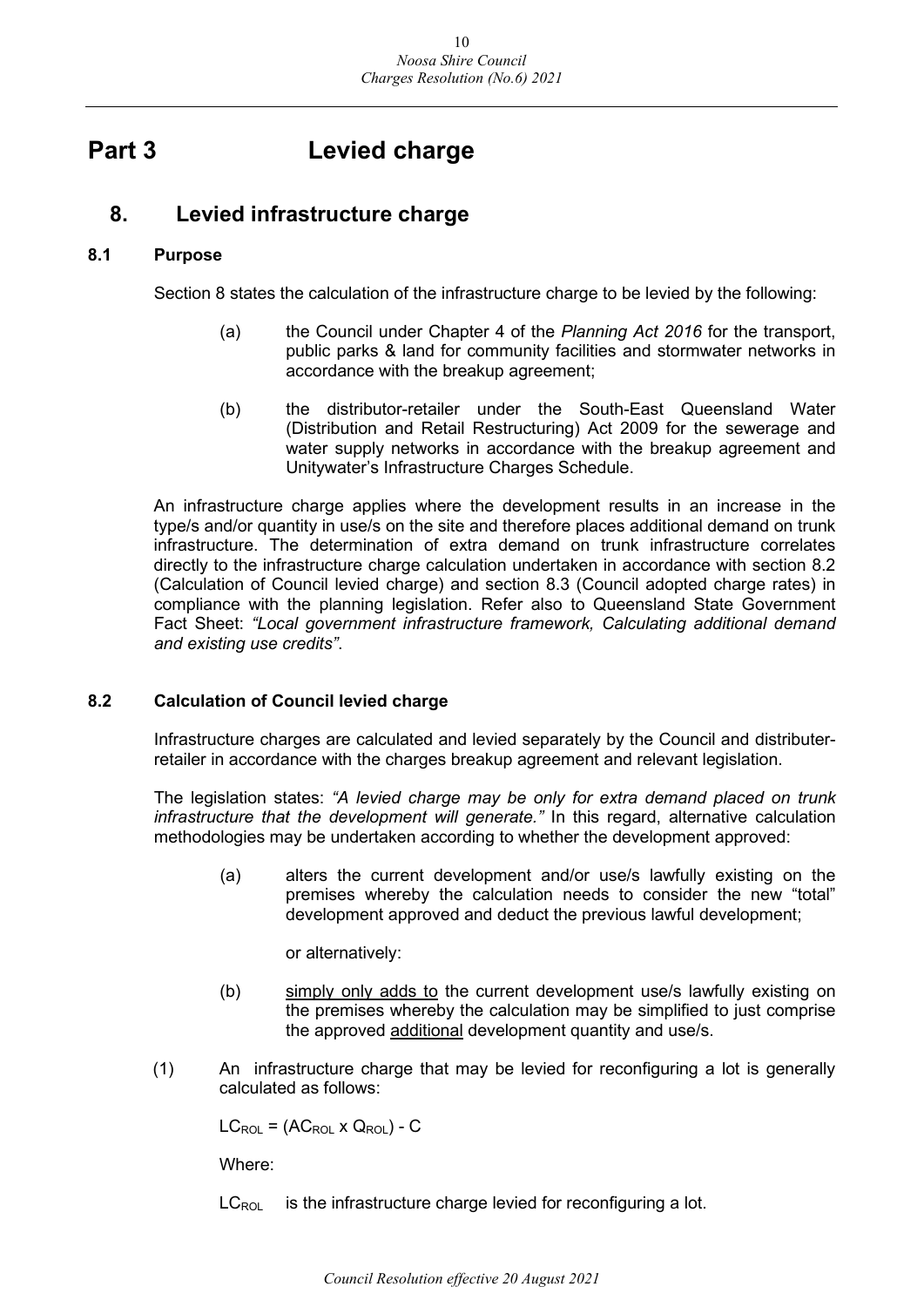- $AC_{ROL}$  is the adopted charge rate for reconfiguring a lot stated in section 8.3 (Council adopted charge rate).
- $Q_{\text{ROI}}$  is the total no of lots.
- C is the credit stated in section 8.4 (Credit).

Note:

- (a) for residential lot reconfiguration, the adopted infrastructure charge is apportioned across all networks;
- (b) for non-residential lot reconfiguration, the adopted infrastructure charge apportionment excludes the stormwater charge component. The stormwater charge will be calculated and issued on a subsequent material change of use or building work approval when the impervious area is able to be determined.
- (2) An infrastructure charge that may be levied for a material change of use or building work for residential development is generally calculated as follows:

 $LC_R = (Sum(AC_R \times Q_R)$  for each defined use) – C

Where:

- $LC<sub>R</sub>$  is the infrastructure charge that may be levied for a material change of use or building work for residential development.
- $AC<sub>R</sub>$  is the adopted charge rate for each defined use for a material change of use or building work for residential development stated in section 8.3 (Council adopted charge rate).
- $Q_R$  is the residential quantity for each defined use.
- C is the credit stated in section 8.4 (Credit).
- (3) An infrastructure charge that may be levied for a material change of use or building work for non-residential development is generally calculated as follows:

 $LC = LC_{NR} + LC_{SW}$ 

Where:

LC is the infrastructure charge that may be levied for the total development

LC<sub>NR</sub> = (Sum of (AC<sub>4</sub> x Q<sub>4</sub>) for each defined use) – C<sub>4</sub>

 $LC_{SW} = (AC_{SW} \times Q_{SW}) - C_{SW}$ 

- $LC<sub>NR</sub>$  is the infrastructure charge that may be levied for a material change of use or building work for non-residential development for the transport, public parks and land for community facilities networks.
- $LC<sub>SW</sub>$  is the levied charge for a material change of use or building work for non-residential development for the stormwater network.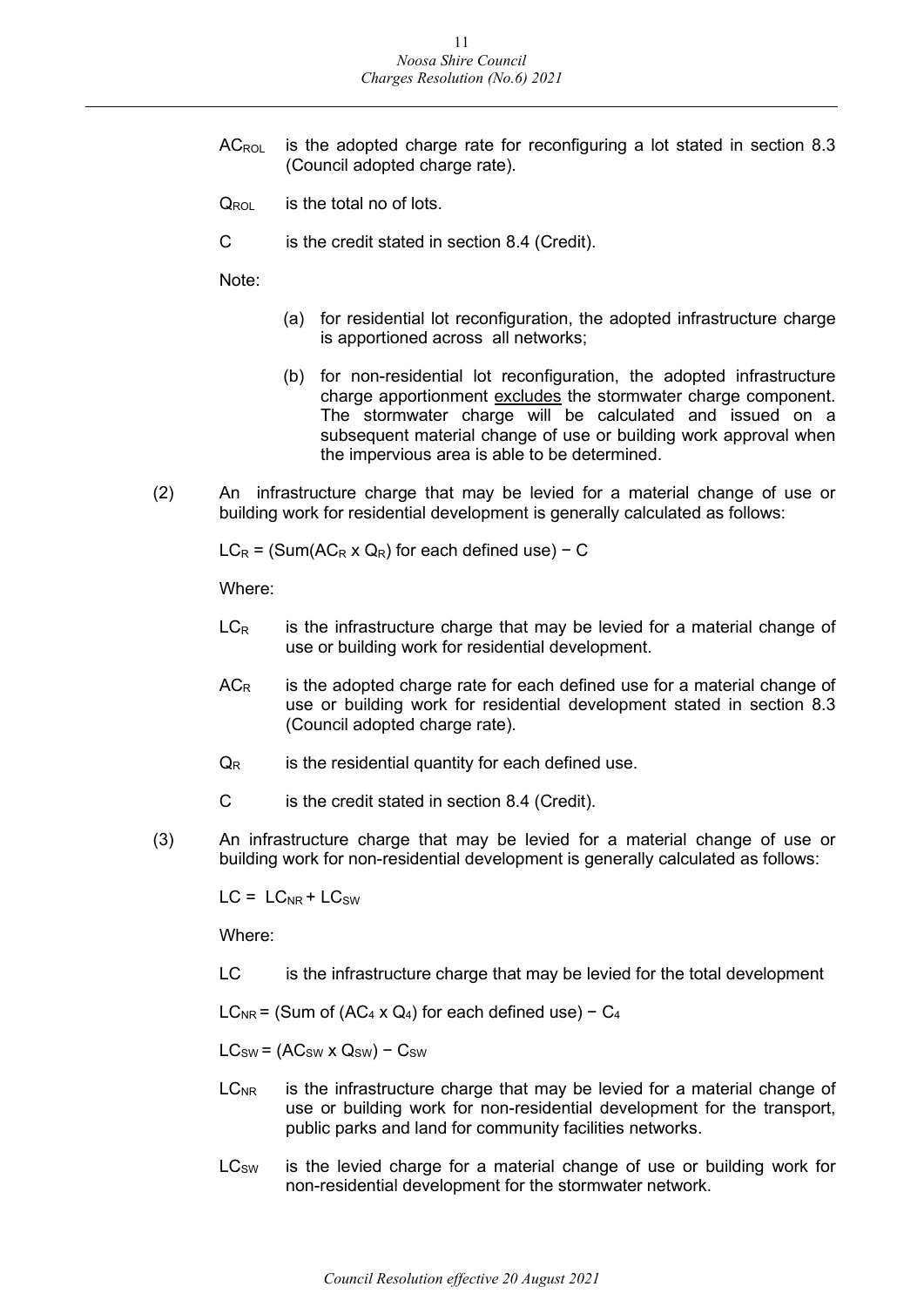- $AC<sub>4</sub>$  is the adopted charge rate for each defined use for a material change of use or building work for non-residential development stated in section 8.3 (Council adopted charge rate) for the transport, public parks and land for community facilities networks.
- $AC<sub>SW</sub>$  is the adopted charge rate for a material change of use or building work for non-residential development stated in section 8.3 (Council adopted charge rate) for the stormwater network.
- $Q_4$  is the non-residential quantity for each defined use.
- $Q_{SW}$  is the impervious area of the development.
- $C_4$  is the credit stated in section 8.4 (Credit) for the transport, public parks and land for community facilities networks.
- $C_{SW}$  is the credit stated in section 8.4 (Credit) for the stormwater network.
- (4) An infrastructure charge is only levied if the calculation in sub-sections (1), (2) and (3) results in an amount greater than \$zero (i.e. no refund applies should the calculated charge result in a negative amount).

#### <span id="page-11-0"></span>**8.3 Council adopted charge rate**

The adopted charge rate for:

- (a) reconfiguring a lot, is the amount stated equivalent to a Residential (3 or more bedroom dwelling unit) in Table 10.3 (Schedule of Council adopted charges);
- (b) a material change of use or building work for:
	- (i) residential development, is stated in Table 10.3 (Schedule of Council adopted charges);
	- (ii) non-residential development other than special uses, is stated in Table 10.3 (Schedule of Council adopted charges), which comprises the following:
		- (A) the adopted charge rate for the transport, public parks and land for community facilities networks; and
		- (B) the adopted charge rate for the stormwater network;
	- (iii) non-residential development being other uses or development not otherwise identified in paragraphs (i) or (ii):
		- (A) the adopted charge rate for the transport, public parks and land for community facilities networks being the prescribed amount for another similar use that the local government decides to apply to the use *(refer to Schedule 16 of the Planning Regulation 2017)*; and
		- (B) the adopted charge rate for the stormwater network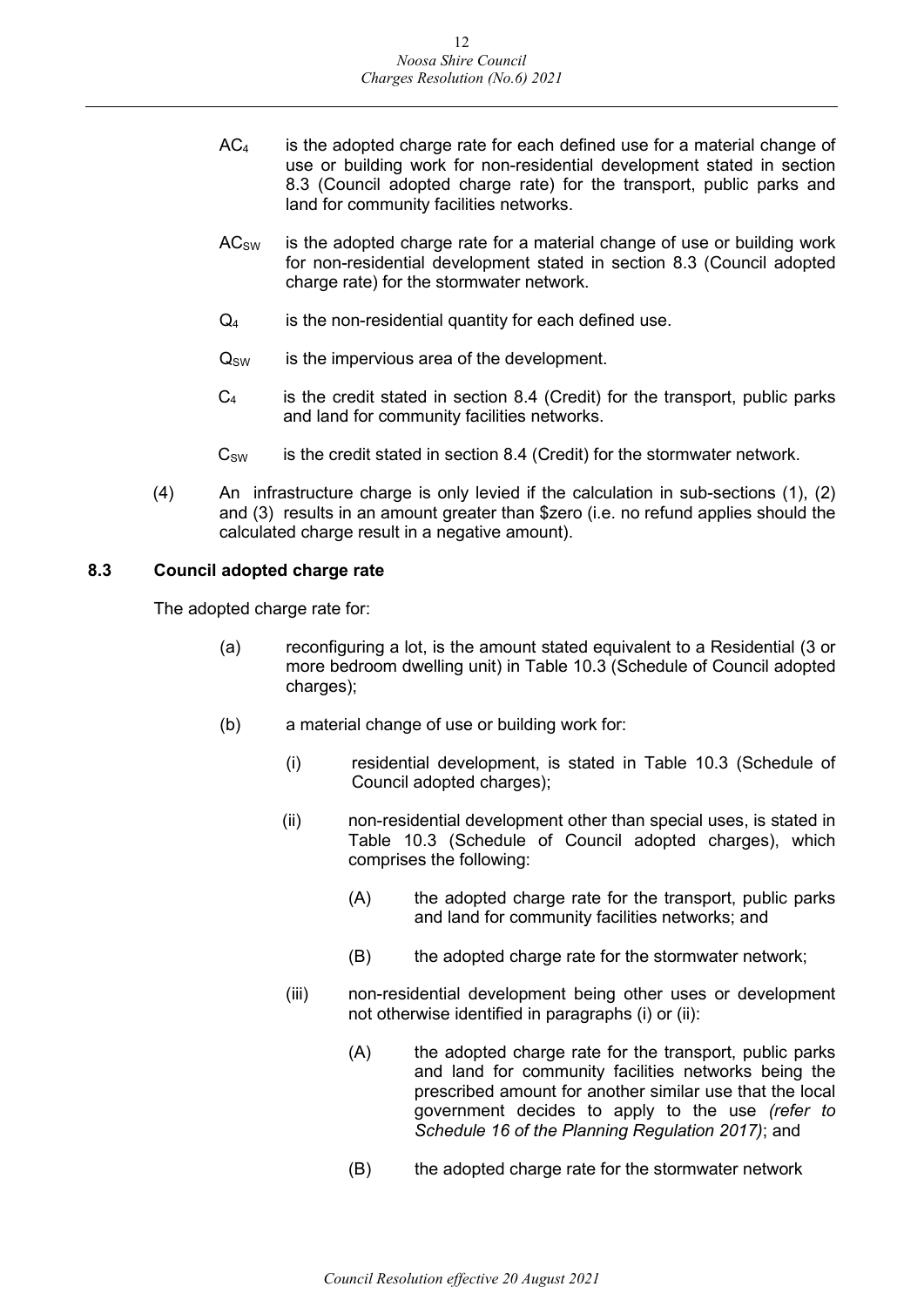#### <span id="page-12-0"></span>**8.4 Credit**

The credit for the premises is an amount which is the greater of the following:

- (a) the development use & quantity of development of an adopted infrastructure charge previously paid for the development of the premises;
- (b) where the premises is subject to an existing lawful use or previous lawful use no longer taking place for:
	- (i) residential development, the amount stated for an adopted charge in Table 10.3 (Schedule of Council adopted charges) for the lawful use;
	- (ii) non-residential development other than special uses, the amount stated for an adopted charge in Table 10.3 (Schedule of Council adopted charges) for the lawful use;
	- (iii) non-residential development being other uses or development not otherwise identified in paragraphs (i) or (ii), the prescribed amount for another similar use that the local government decides to apply to the use *(refer to Schedule 16 of the Planning Regulation 2017)*.

The onus remains with the applicant to provide full details and evidence as to the extent and lawfulness of any claim for a credit for a previous use no longer taking place.

- (c) where the premises is not subject to an existing or previous lawful use:
	- (i) for residential development, the amount applicable for a residential lot stated for Residential (3 or more bedroom dwelling unit) in Table 10.3 (Schedule of Council adopted charges) applicable to a single residential lot provided the lot is capable of having a dwelling house built on the lot in compliance with the planning scheme requirements;
	- (ii) for non-residential development, no credit applies.

#### <span id="page-12-1"></span>**8.5 Additional credit for past contribution or charge**

For a past contribution and or charge relating to "current" trunk infrastructure that has been paid for a particular trunk network under a previous charging regime that exceeds the credit applied under section 8.4 (Credit), an "additional credit" against the adopted charge for the particular network will be recognised. The amount of the credit will be determined by converting the previous payment to an equivalent adopted charge as determined by Council and only relates to the amount over and above the standard credit applied under section 8.4 (credit).

The amount of the credit will not be more than the adopted charge amount apportioned for that network. The onus remains with the applicant to provide full details and evidence of any payments of contributions and or charges under a previous charging regime.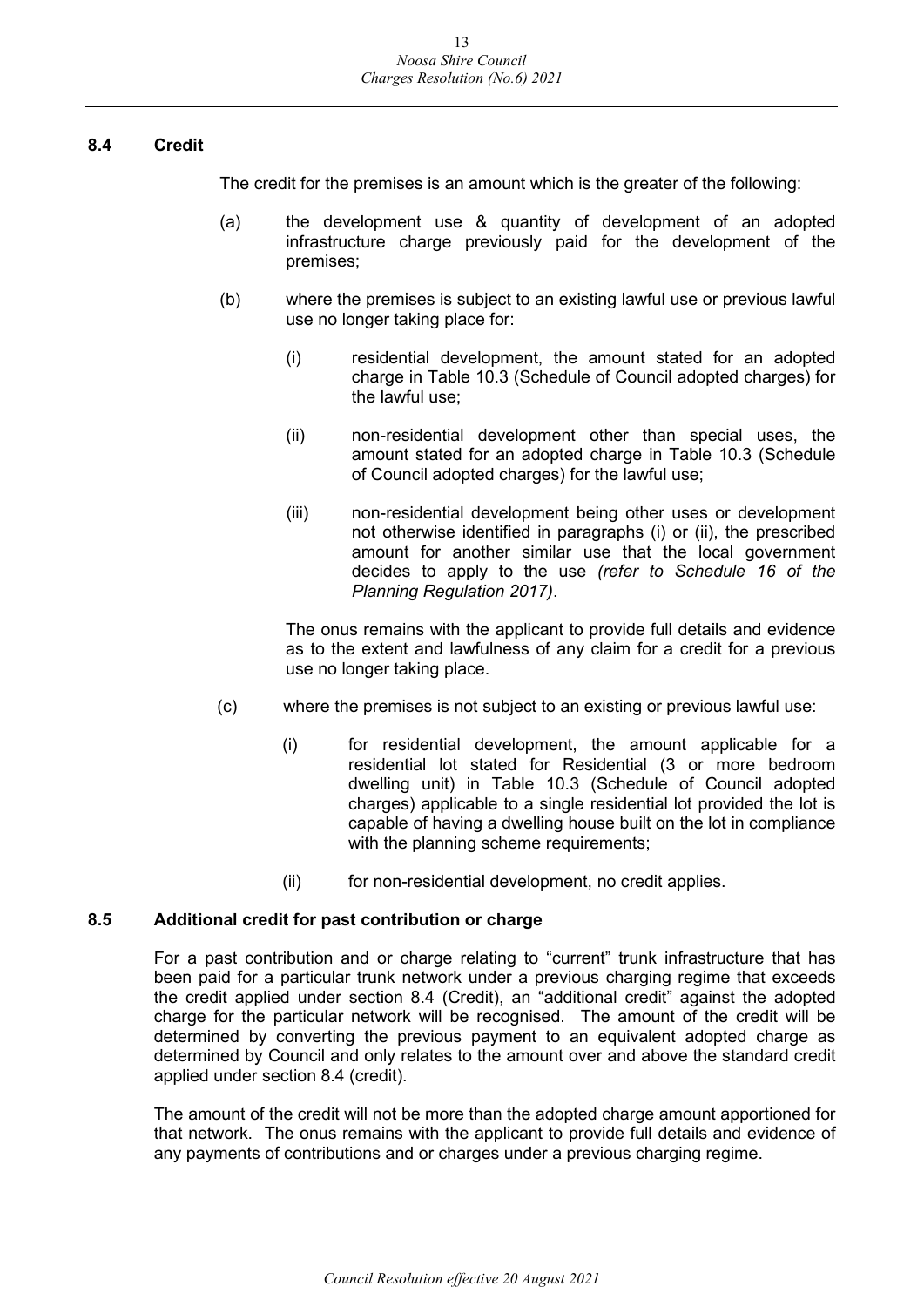## <span id="page-13-0"></span>**9. Administration of levied charge**

#### <span id="page-13-1"></span>**9.1 Purpose**

Section 9 states how an infrastructure charge levied by the Council is to be administered.

#### <span id="page-13-2"></span>**9.2 Subsidy for a levied charge**

The Council's policy statement in respect of a subsidy for a levied infrastructure charge is stated in *Council Policy Document - Infrastructure Charges Rebates for Community Organisations* in effect at the time of levying the infrastructure charge.

#### <span id="page-13-3"></span>**9.3 Time of payment of a levied charge**

A levied infrastructure charge is payable in accordance with the *Planning Act 2016* at the following time:

- $(a)$  if the charge applies to reconfiguring a lot when the Council approves the plan for the reconfiguration that, under the Land Title Act, is required to be given to Council for approval; or
- (b) if the charge applies to building work ― the sooner of: when the certificate of classification or final inspection certificate for the building work is given under the Building Act or prior to occupancy; or
- (c) if the charge applies to a material change of use ― when the change happens; or
- (d) if the charge applies for other development, on the day stated in the infrastructure charges notice under which the charge is levied.

#### <span id="page-13-4"></span>**9.4 Alternatives to paying a levied charge**

The Council may give consideration to entering into an infrastructure agreement involving an alternative to the way a payment is to be made or an infrastructure contribution provided in a form other than paying an infrastructure charge.

#### <span id="page-13-5"></span>**9.5 Automatic increase provision of levied charge**

The levied infrastructure charge is subject to an automatic increase provision (indexation) as permitted under the legislation. The automatic increase provision is applied as follows:

- (1) The infrastructure charge is first calculated using the adopted charge rates at the base date and indexed to the Financial Year current at the time of issue of the infrastructure charge notice;
- (2) The issued infrastructure charge is subject to further indexation from the date of issue until the date of payment.
- (3) Indexation is applied annually per Financial Year using variations applicable to the "maximum amount" possible to be issued under the Planning Regulation 2017 as amended in accordance with the legislation from the stipulated base date to the time of issue and payment.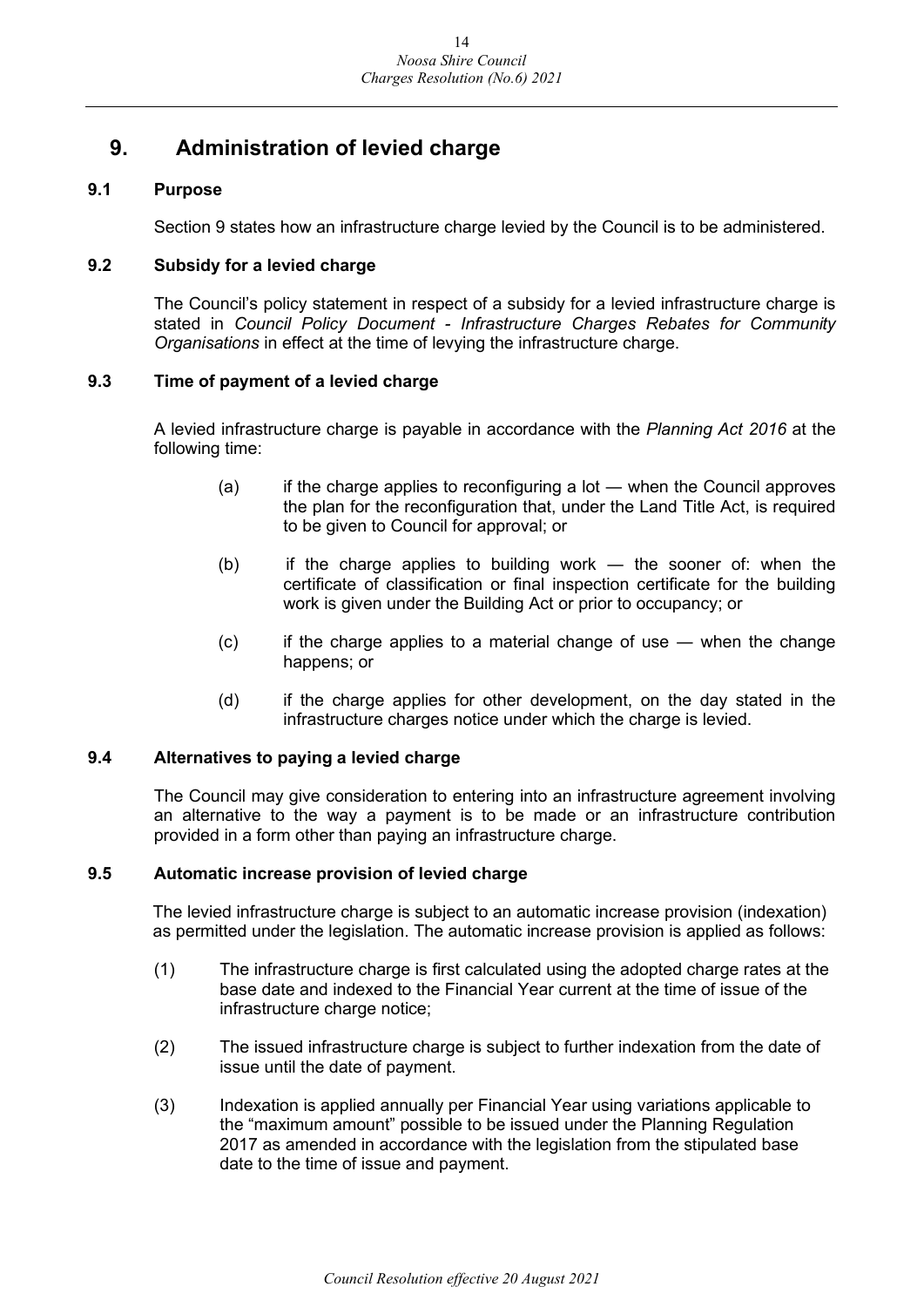#### <span id="page-14-0"></span>**9.6 Infrastructure charges taken to be a rate**

A levied charge is, for the purpose of its recovery, taken to be rates of the local government that levied the charge. Within the meaning of the Local Government Act, this means:

- (a) an infrastructure charge may be recovered by court action for a debt;
- (b) an infrastructure charge may be recovered from the person for the time being owning the relevant land, regardless of who was the owner or other person upon whom the charges was imposed;
- (c) Interest is payable on overdue payments; and
- (d) If charges are unpaid for 3 years, the land can be sold to recover the outstanding charges.

#### <span id="page-14-1"></span>**9.7 Interest on overdue charges**

Compound interest calculated daily at the rate stated in "Council's Revenue Statement" is payable on all overdue infrastructure charges outstanding after the due date for payment stated in the charges notice.

#### <span id="page-14-2"></span>**9.8 Goods and services tax**

The federal government has determined that rates and utility charges levied by local government will be GST free. Accordingly, no GST is included in infrastructure charges.

## <span id="page-14-3"></span>**10. Allocation of adopted infrastructure charge (breakup agreement)**

#### <span id="page-14-4"></span>**10.1 Purpose**

Section 10 states how the adopted infrastructure charge of the Council and the distributorretailer is to be allocated in accordance with the breakup agreement.

#### <span id="page-14-5"></span>**10.2 Allocation of adopted infrastructure charge to the Council and the distributorretailer (breakup agreement)**

- (1) The proportion of an adopted infrastructure charge to be allocated to the Council and the distributor-retailer is stated in Table 10.1 (Allocation of adopted infrastructure charge (breakup agreement) to the Council and the distributorretailer). For non-residential development, this proportion of the adopted charge excludes the stormwater network which is calculated separately and allocated 100% to Council.
- (2) The levied charge is calculated and issued separately by the Council and distributor-retailer as applying to their respective infrastructure networks in accordance with the breakup agreement.
- (3) Where development is not connected to the water and sewerage networks, the levied charge issued by distributor-retailer is reduced as determined by the distributor-retailer.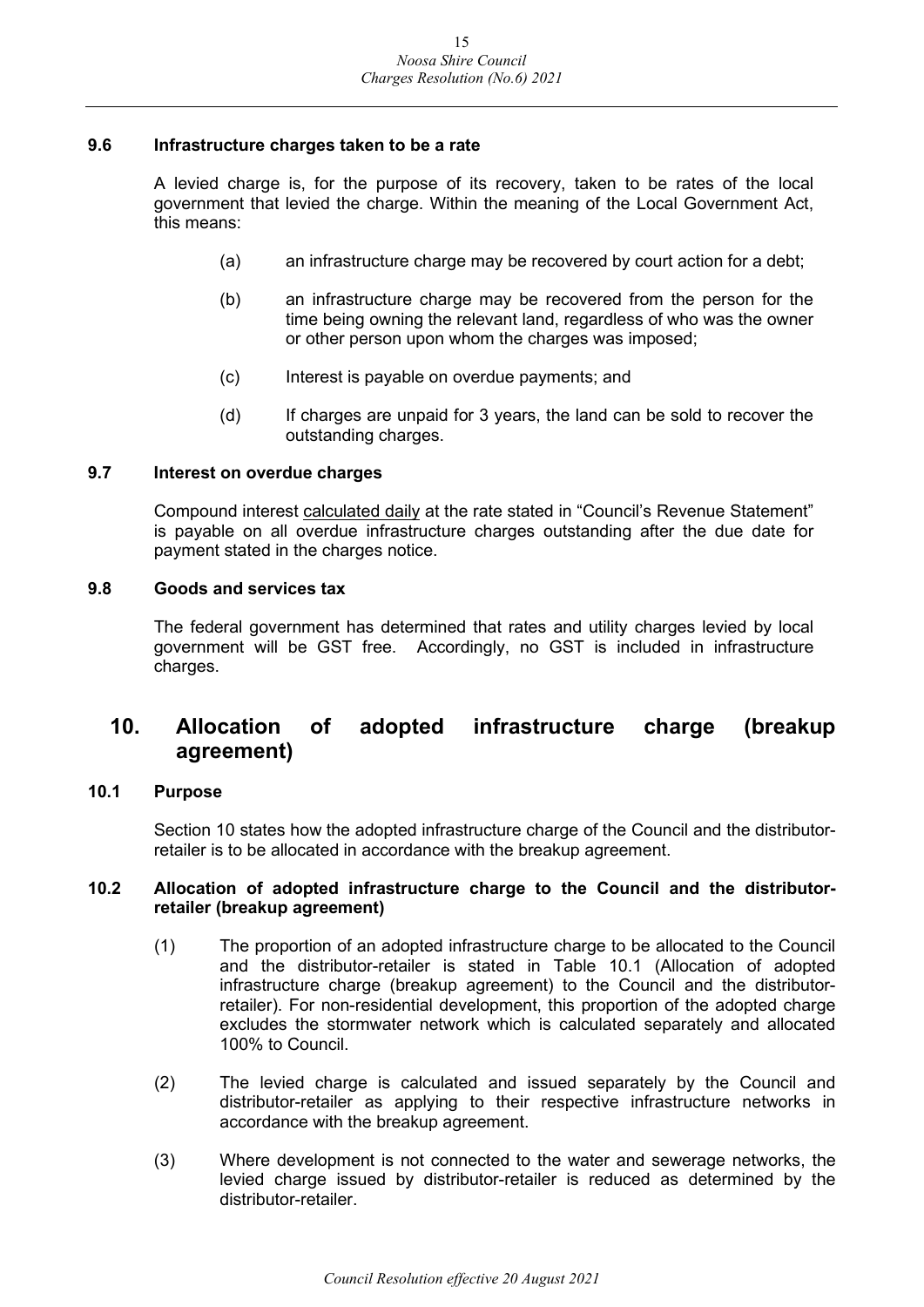#### **Table 10.1 Apportionment of adopted infrastructure charge (breakup agreement) to the Council and the Distributor-Retailer (Unitywater)**

| Column <sub>1</sub>                 | Column 2                    |                            | Column 3                                                                                                                             |                                                                                 |                                                        |                             | Column 4                                                                                                   |
|-------------------------------------|-----------------------------|----------------------------|--------------------------------------------------------------------------------------------------------------------------------------|---------------------------------------------------------------------------------|--------------------------------------------------------|-----------------------------|------------------------------------------------------------------------------------------------------------|
| <b>Local planning</b><br>instrument | <b>Planning</b><br>areas    |                            |                                                                                                                                      | *Apportionment of adopted infrastructure charge for Non-Residential Development | Apportionment of adopted infrastructure<br>charge for: |                             |                                                                                                            |
|                                     |                             |                            | <b>Retail, Commercial and Entertainment Uses</b><br>(Retail, Office, Bulk Goods, Showroom,<br><b>Industry Uses</b><br>Entertainment) |                                                                                 |                                                        |                             | <b>Residential development; and</b><br>*Non-Residential development not<br>otherwise specified in Column 3 |
|                                     |                             | Noosa Shire Council<br>(%) | Distributor-Retailer<br>(Unitywater)<br>$(\% )$                                                                                      | Noosa Shire Council<br>$(\%)$                                                   | Distributor-Retailer<br>(Unitywater)<br>(%)            | Noosa Shire Council<br>(% ) | Distributor-Retailer<br>(Unitywater)<br>$(\%)$                                                             |
| The Noosa Plan                      | All Areas in<br>Noosa Shire | 85                         | 15                                                                                                                                   | 64                                                                              | 36                                                     | 60                          | 40                                                                                                         |

#### **Note:**

**\*** For **Non-Residential** development, the adopted infrastructure charge apportionment excludes stormwater which is calculated and allocated separately 100% to Council.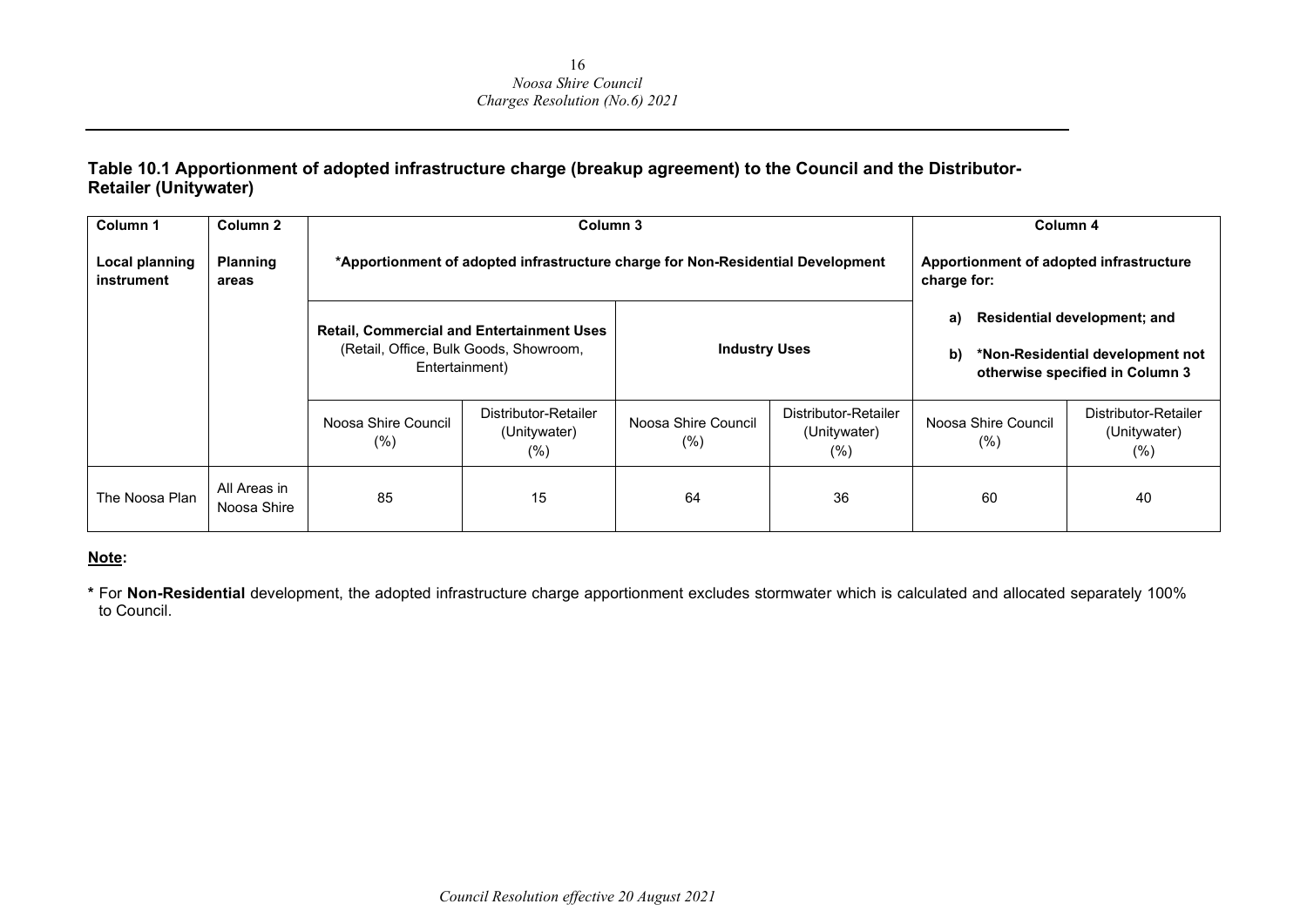#### <span id="page-16-0"></span>**10.3 Allocation of levied charge to trunk infrastructure networks**

Infrastructure charges are provided for provision of trunk infrastructure in accordance with the breakup agreement for:

- (a) distributor-retailer trunk infrastructure, in accordance with Unitywater's Netserv Plan and Infrastructure Charges Schedule as determined by Unitywater.
- (b) Council trunk infrastructure, in accordance with Council's LGIP and generally with Table 10.2 *(Allocation of Council levied charge to trunk infrastructure networks)*. The final allocation and spending of infrastructure charges collected for trunk infrastructure will be determined and administered by Council's Finance Department.

#### **Table 10.2 Allocation of Council levied charge to trunk infrastructure networks**

| Column 1<br>Infrastructure charge                                                                                                                | Column <sub>2</sub><br><b>Allocation of Council infrastructure</b><br>charge to trunk infrastructure networks |                                                                          |                                  |  |  |
|--------------------------------------------------------------------------------------------------------------------------------------------------|---------------------------------------------------------------------------------------------------------------|--------------------------------------------------------------------------|----------------------------------|--|--|
|                                                                                                                                                  | <b>Transport</b><br>(%)                                                                                       | <b>Public parks</b><br>and land for<br>community<br>facilities<br>$(\%)$ | #Stormwater<br>(%)               |  |  |
| Infrastructure charge for<br>Residential development:<br>(a) reconfiguring a lot; or<br>(b) a material change of use;<br>or<br>(c) building work | 40                                                                                                            | 50                                                                       | 10                               |  |  |
| Infrastructure charge for<br><b>Non-Residential</b><br>development :<br>(a) reconfiguring a lot                                                  | 100                                                                                                           | Nil                                                                      | $*_{N/A}$                        |  |  |
| Infrastructure charge for<br><b>Non-Residential</b><br>development for:<br>(b) a material change of use;<br>or<br>(c) building work              | 100                                                                                                           | Nil                                                                      | Calculated<br>Separately<br>100% |  |  |

#### **Note:**

**\*** The **Non-Residential** Stormwater charge is normally unable to be calculated on a reconfiguration of a lot approval. This charge will therefore be calculated and applied on subsequent development permits for material change of use or building work when the impervious area is able to be determined.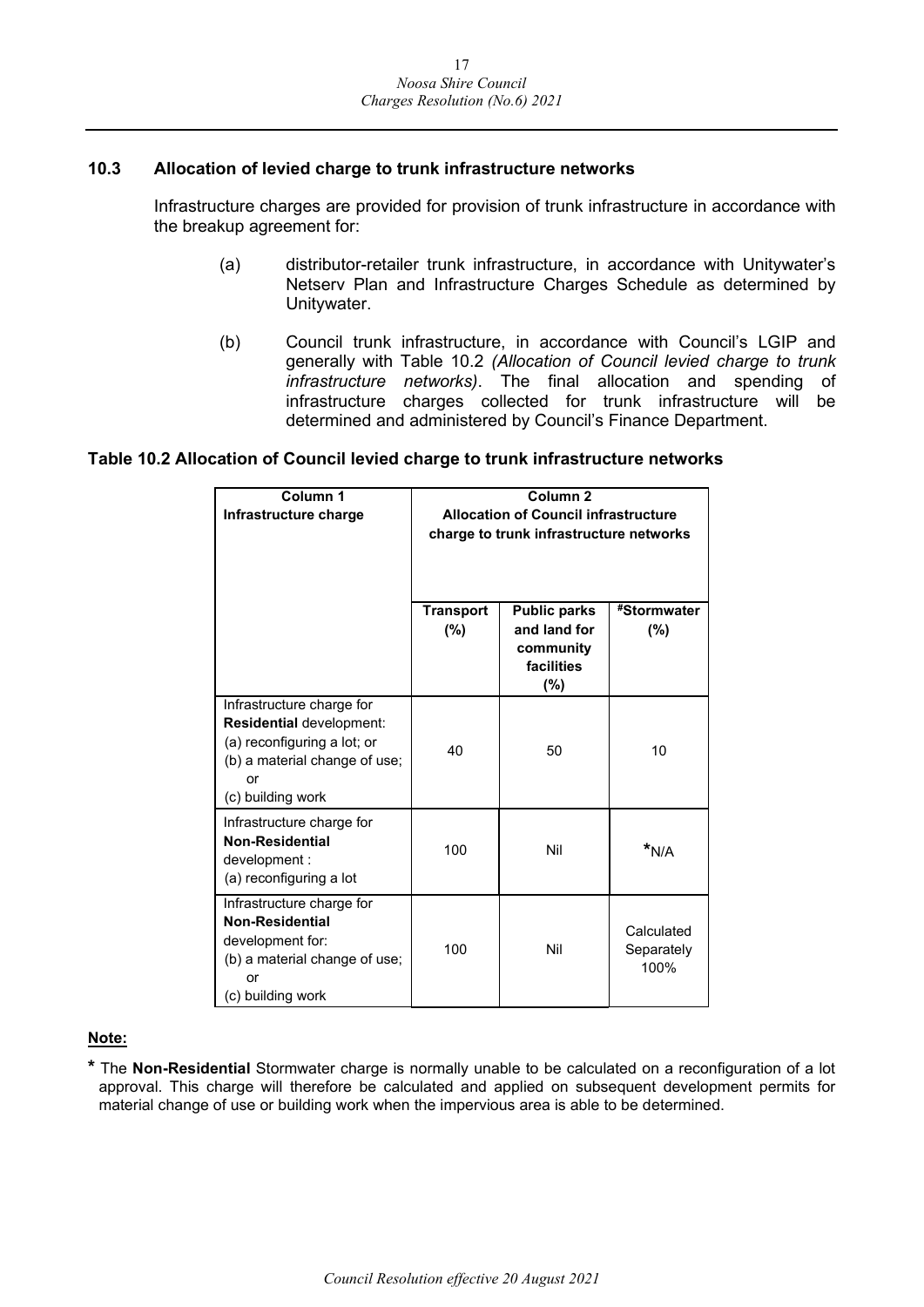#### **10.4 Schedule of Council Adopted Infrastructure Charges (under breakup agreement)**

Table 10.3 (Schedule of Council adopted charges) states the development use/s, the planning regulation prescribed amount/s and the adopted Council charge at the base date of **1 July 2021** for the **2021-2022** Financial Year applying to Council networks in accordance with the "charges breakup" agreement.

#### **Table 10.3 Schedule of Council adopted charges**

<span id="page-17-0"></span>

| The Noosa Plan 2006<br>(Superseded planning scheme)             | <b>Planning Regulation 2017 &amp;</b><br>The Noosa Plan 2020                               | Current at: 1 July 2021 for the 2021-2022 Financial Year                                                                                                                     |             |                                                                |                                 |                                                  |                   |          |
|-----------------------------------------------------------------|--------------------------------------------------------------------------------------------|------------------------------------------------------------------------------------------------------------------------------------------------------------------------------|-------------|----------------------------------------------------------------|---------------------------------|--------------------------------------------------|-------------------|----------|
| Column 1a                                                       | Column 1b                                                                                  | Column <sub>2</sub>                                                                                                                                                          |             | <b>Column 3</b>                                                |                                 | Column <sub>4</sub>                              |                   |          |
| <b>Use</b>                                                      | Use                                                                                        | <b>PLANNING REGULATION 2017</b><br><b>SCHEDULE 16 Prescribed amount</b><br>(As inserted by the "Planning Legislation (Fees and Other<br>Amounts) Amendment Regulation 2021") |             | <b>COUNCIL</b><br><b>APPORTIONMENT</b>                         | <b>COUNCIL</b><br><b>CHARGE</b> | <b>COUNCIL INCLUDED REDUCTIONS</b>               |                   |          |
|                                                                 |                                                                                            |                                                                                                                                                                              |             | (per Charges breakup agreement of<br><b>Prescribed amount)</b> |                                 | <b>Basis</b>                                     | Amount<br>reduced | %        |
| Reconfiguration of a lot                                        | Reconfiguration of a lot                                                                   | for each Residential lot<br>(equivalent to 3 or more bedroom dwelling)                                                                                                       | \$30,677.65 | 60%                                                            | \$18,406.59                     |                                                  |                   |          |
|                                                                 |                                                                                            | for each Non-residential lot<br>(equivalent to 3 or more bedroom dwelling)                                                                                                   | \$30,677.65 | 60%                                                            | \$18,406.59                     |                                                  |                   |          |
|                                                                 | <b>Residential uses</b>                                                                    |                                                                                                                                                                              |             |                                                                |                                 |                                                  |                   |          |
| • Detached house                                                |                                                                                            | for each dwelling with 3 or more bedrooms                                                                                                                                    | \$30,677.65 | 60%                                                            | \$18,406.59                     |                                                  |                   |          |
| • Ancillary dwelling unit<br>Multiple housing                   | 1 Dwelling house<br>2 Dual occupancy<br>3 Caretaker's accommodation<br>4 Multiple dwelling | for each dwelling with 2 or less bedrooms                                                                                                                                    |             |                                                                | \$13,147.56                     |                                                  |                   |          |
| • Type 2 Duplex<br>• Type 4 Conventional                        |                                                                                            |                                                                                                                                                                              | \$21,912.60 | 60%                                                            | \$8,950.41                      | if 1 or less bedroom<br>(lower demand)           | $-54,197.15$      | $-31.9%$ |
|                                                                 |                                                                                            |                                                                                                                                                                              |             |                                                                | \$6,534.01                      | if Secondary dwelling to<br>house (lower demand) | $-56,613.55$      | $-50.3%$ |
|                                                                 | <b>Accommodation (short-term)</b>                                                          |                                                                                                                                                                              |             |                                                                |                                 |                                                  |                   |          |
|                                                                 |                                                                                            | for each group of 3 tent or caravan sites                                                                                                                                    | \$15,338.75 | 60%                                                            | \$9,203.25                      |                                                  |                   |          |
| Visitor accommodation                                           |                                                                                            | for each group of 2 tent or caravan sites or<br>less                                                                                                                         | \$10,956.25 | 60%                                                            | \$6,573.75                      |                                                  |                   |          |
| • Type 1 Home hosted<br>• Type 2 Caravan park<br>• Type 3 Rural | 1 Tourist park<br>2 Hotel<br>3 Short-term accommodation                                    | for each cabin or suite with 3 or more<br>bedrooms                                                                                                                           | \$15,338.75 | 60%                                                            | \$9,203.25                      |                                                  |                   |          |
| • Type 4 Conventional                                           | 4 Resort complex                                                                           | for each cabin or suite with 2 or less bedrooms                                                                                                                              | \$10,956.25 | 60%                                                            | \$6,573.75                      |                                                  |                   |          |
|                                                                 |                                                                                            | for each bedroom that is not part of a suite                                                                                                                                 | \$10,956.25 | 60%                                                            | \$6,573.75                      |                                                  |                   |          |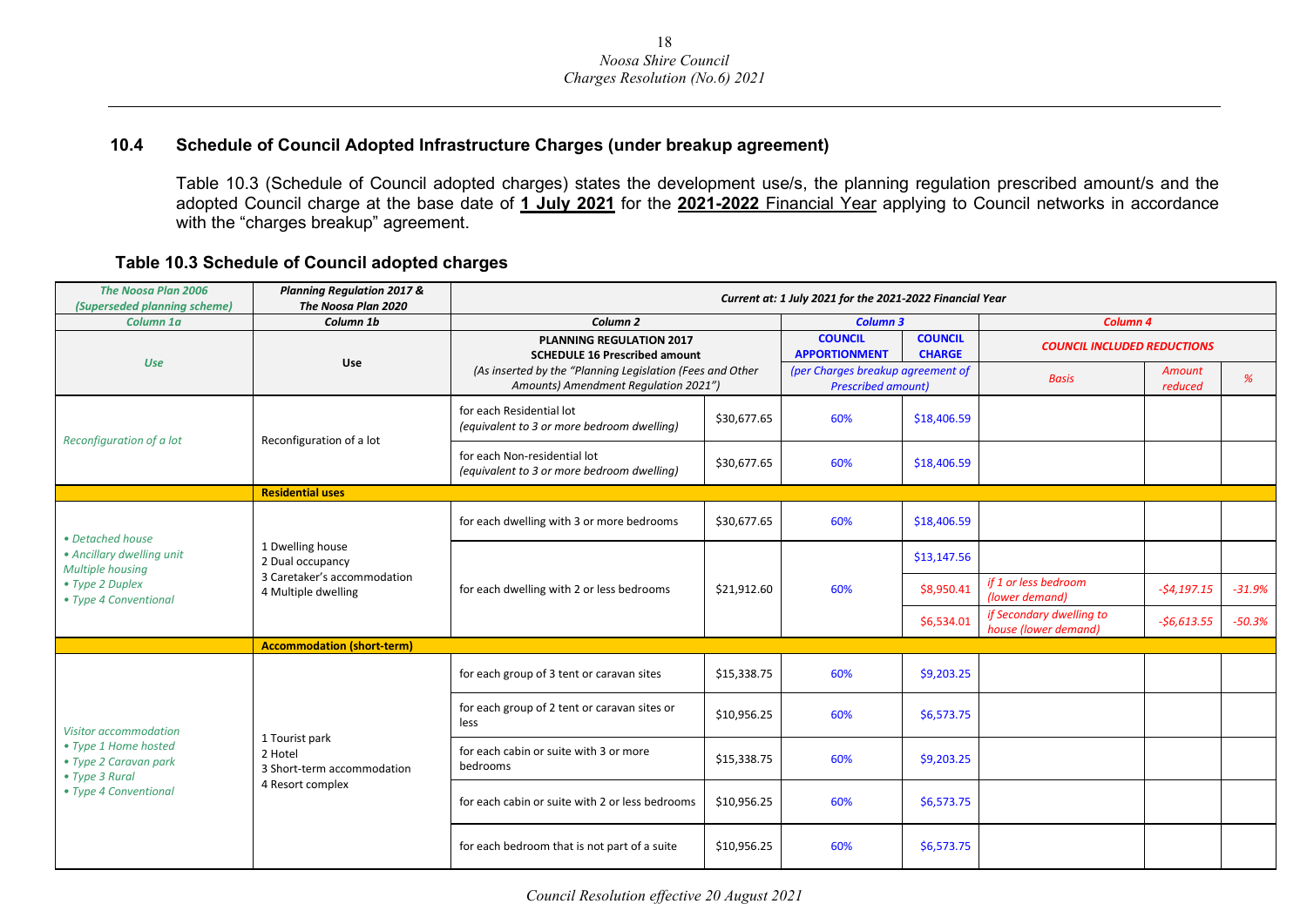| <b>The Noosa Plan 2006</b><br>(Superseded planning scheme)                                                                         | <b>Planning Regulation 2017 &amp;</b><br>The Noosa Plan 2020                                         | Current at: 1 July 2021 for the 2021-2022 Financial Year                                          |             |                                                                |                                 |                                                          |                   |          |
|------------------------------------------------------------------------------------------------------------------------------------|------------------------------------------------------------------------------------------------------|---------------------------------------------------------------------------------------------------|-------------|----------------------------------------------------------------|---------------------------------|----------------------------------------------------------|-------------------|----------|
| Column 1a                                                                                                                          | Column 1b                                                                                            | Column <sub>2</sub>                                                                               |             | <b>Column 3</b>                                                |                                 | Column 4                                                 |                   |          |
|                                                                                                                                    |                                                                                                      | <b>PLANNING REGULATION 2017</b><br><b>SCHEDULE 16 Prescribed amount</b>                           |             | <b>COUNCIL</b><br><b>APPORTIONMENT</b>                         | <b>COUNCIL</b><br><b>CHARGE</b> | <b>COUNCIL INCLUDED REDUCTIONS</b>                       |                   |          |
| <b>Use</b>                                                                                                                         | <b>Use</b>                                                                                           | (As inserted by the "Planning Legislation (Fees and Other<br>Amounts) Amendment Regulation 2021") |             | (per Charges breakup agreement of<br><b>Prescribed amount)</b> |                                 | <b>Basis</b>                                             | Amount<br>reduced | %        |
|                                                                                                                                    | <b>Accommodation (long-term)</b>                                                                     |                                                                                                   |             |                                                                |                                 |                                                          |                   |          |
|                                                                                                                                    |                                                                                                      | for each relocatable dwelling site or suite                                                       | \$30,677.65 | 60%                                                            | \$18,406.59                     |                                                          |                   |          |
|                                                                                                                                    |                                                                                                      | for 3 or more bedrooms                                                                            |             |                                                                | \$14,071.78                     | <b>If Retirement</b><br>(lower demand)                   | $-54,334.81$      | $-23.6%$ |
|                                                                                                                                    |                                                                                                      | for each relocatable dwelling site or suite<br>for 2 or less bedrooms                             |             |                                                                | \$13,147.56                     |                                                          |                   |          |
| • Community Residence<br>Multiple housing<br>• Type 3 Retirement and special<br>needs (retirement village)<br>• Type 5 Relocatable | 1 Relocatable home park<br>2 Community residence<br>3 Retirement facility<br>4 Rooming accommodation |                                                                                                   | \$21,912.60 | 60%                                                            | \$10,051.43                     | if Retirement 2 bedrooms<br>(lower demand)               | $-53,096.13$      | $-23.5%$ |
|                                                                                                                                    |                                                                                                      |                                                                                                   |             |                                                                | \$8,950.41                      | if 1 or less bedroom<br>(lower demand)                   | $-54,197.15$      | $-31.9%$ |
|                                                                                                                                    |                                                                                                      |                                                                                                   |             |                                                                | \$6,534.01                      | if Retirement 1 or less<br>bedroom (lower demand)        | $-56,613.55$      | $-50.3%$ |
|                                                                                                                                    |                                                                                                      | for each bedroom that is not part of a suite                                                      | \$21,912.60 | 60%                                                            | \$8,950.41                      | as for 1 or less bedroom<br>(lower demand)               | $-54,197.15$      | $-31.9%$ |
|                                                                                                                                    |                                                                                                      |                                                                                                   |             |                                                                | \$6,534.01                      | If Retirement as for 1 or less<br>bedroom (lower demand) | $-56,613.55$      | $-50.3%$ |
|                                                                                                                                    | <b>Places of assembly</b>                                                                            |                                                                                                   |             |                                                                |                                 |                                                          |                   |          |
| Wellbeing<br>• Type 2 Social (arts and crafts,<br>community meeting hall CWA etc)                                                  | 1 Club<br>2 Community use<br>3 Function facility                                                     | for each square metre of gross floor area                                                         | \$76.75     | 60%                                                            | \$46.05                         |                                                          |                   |          |
| • Type 3 Worship<br>• Type 4 Funeral                                                                                               | 4 Funeral parlour<br>5 Place of worship                                                              | for each square metre impervious to<br>stormwater                                                 | \$10.95     | 100%                                                           | \$10.95                         |                                                          |                   |          |
|                                                                                                                                    | <b>Commercial (bulk goods)</b>                                                                       |                                                                                                   |             |                                                                |                                 |                                                          |                   |          |
| <b>Retail business</b><br>• Type 3 Landscape and rural<br>• Type 4 Showroom<br>• Type 5 Vehicle uses a) Standard                   | 1 Agricultural supplies store<br>2 Bulk landscape supplies<br>3 Garden centre                        | for each square metre of gross floor area                                                         | \$153.40    | 85%                                                            | \$130.39                        |                                                          |                   |          |
| • Type 6 Hardware Store<br>• Type 7 Garden                                                                                         | 4 Hardware and trade supplies<br>5 Outdoor sales<br>6 Showroom                                       | for each square metre impervious to<br>stormwater                                                 | \$10.95     | 100%                                                           | \$10.95                         |                                                          |                   |          |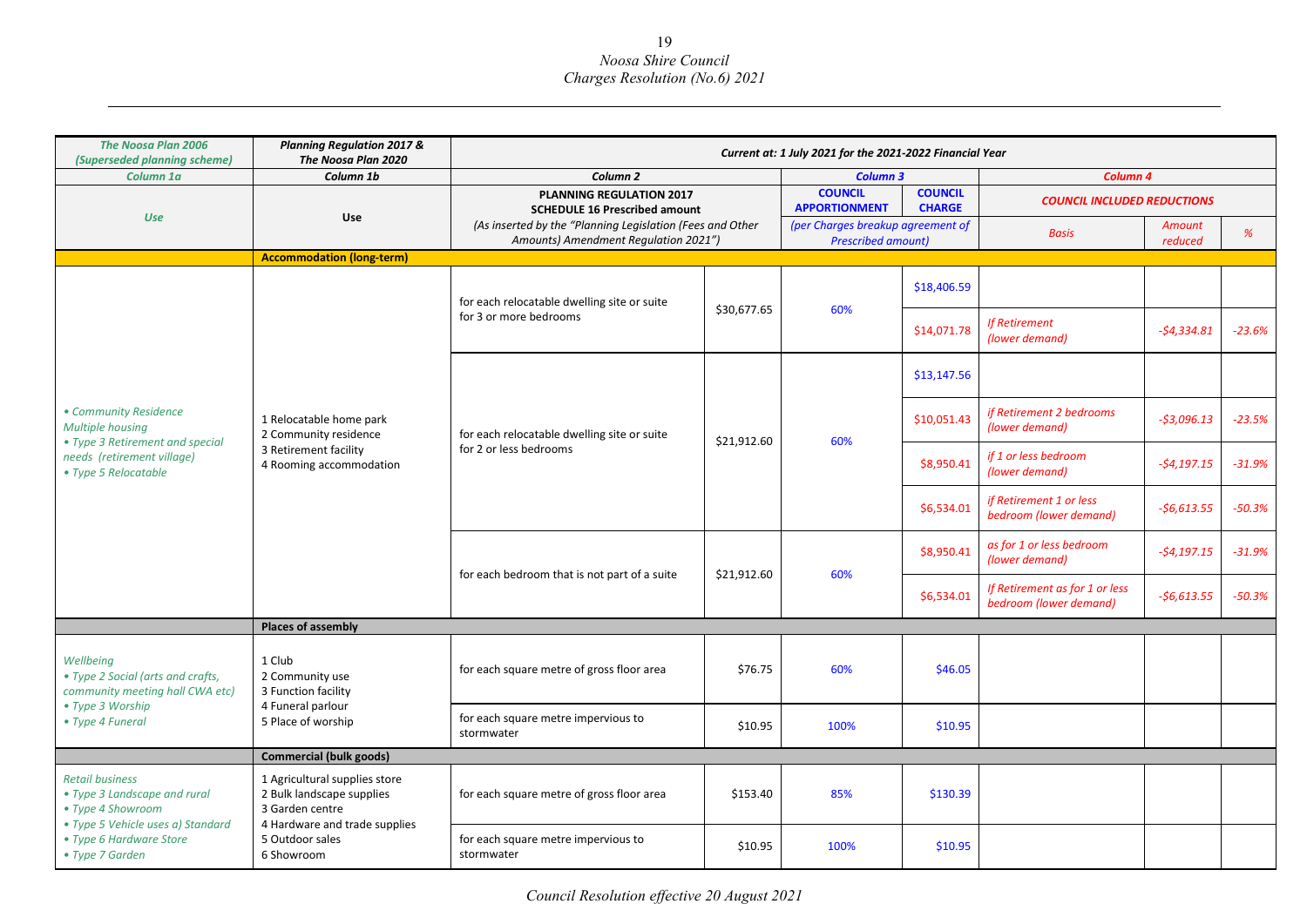| <b>The Noosa Plan 2006</b>                                                                            | <b>Planning Regulation 2017 &amp;</b>                                               | Current at: 1 July 2021 for the 2021-2022 Financial Year                                          |          |                                                                |                                 |                                    |                   |          |
|-------------------------------------------------------------------------------------------------------|-------------------------------------------------------------------------------------|---------------------------------------------------------------------------------------------------|----------|----------------------------------------------------------------|---------------------------------|------------------------------------|-------------------|----------|
| (Superseded planning scheme)<br>Column 1a                                                             | The Noosa Plan 2020<br>Column 1b                                                    | Column <sub>2</sub>                                                                               |          | <b>Column 3</b>                                                |                                 | Column <sub>4</sub>                |                   |          |
|                                                                                                       |                                                                                     | <b>PLANNING REGULATION 2017</b><br><b>SCHEDULE 16 Prescribed amount</b>                           |          | <b>COUNCIL</b><br><b>APPORTIONMENT</b>                         | <b>COUNCIL</b><br><b>CHARGE</b> | <b>COUNCIL INCLUDED REDUCTIONS</b> |                   |          |
| Use                                                                                                   | <b>Use</b>                                                                          | (As inserted by the "Planning Legislation (Fees and Other<br>Amounts) Amendment Regulation 2021") |          | (per Charges breakup agreement of<br><b>Prescribed amount)</b> |                                 | <b>Basis</b>                       | Amount<br>reduced | %        |
|                                                                                                       | <b>Commercial (retail)</b>                                                          |                                                                                                   |          |                                                                |                                 |                                    |                   |          |
| <b>Retail business</b><br>• Type 1 Local<br>• Type 2 Shop & salon<br>• Type 5 Vehicle uses b) Service | 1 Adult store<br>2 Food and drink outlet<br>3 Service industry<br>4 Service station | for each square metre of gross floor area                                                         | \$197.20 | 85%                                                            | \$167.62                        |                                    |                   |          |
| <b>Station</b><br><b>Entertainment and dining business</b><br>• Type 1 Food & beverages               | 5 Shop<br>6 Shopping centre                                                         | for each square metre impervious to<br>stormwater                                                 | \$10.95  | 100%                                                           | \$10.95                         |                                    |                   |          |
|                                                                                                       | <b>Commercial (office)</b>                                                          |                                                                                                   |          |                                                                |                                 |                                    |                   |          |
| <b>Commercial business</b><br>• Type 1 Office                                                         | 1 Office                                                                            | for each square metre of gross floor area                                                         | \$153.40 | 85%                                                            | \$130.39                        |                                    |                   |          |
|                                                                                                       | 2 Sales office                                                                      | for each square metre impervious to<br>stormwater                                                 | \$10.95  | 100%                                                           | \$10.95                         |                                    |                   |          |
|                                                                                                       | <b>Educational facility</b>                                                         |                                                                                                   |          |                                                                |                                 |                                    |                   |          |
| Education<br>• Type 1 Childcare                                                                       | 1 Childcare centre<br>2 Community care centre                                       | for each square metre of gross floor area                                                         | \$153.40 | 60%                                                            | \$92.04                         |                                    |                   |          |
| • Type 2 School<br>• Type 3 Adult<br>• Type 4 Information                                             | 3 Educational establishment                                                         | for each square metre impervious to<br>stormwater                                                 | \$10.95  | 100%                                                           | \$10.95                         |                                    |                   |          |
|                                                                                                       | <b>Entertainment</b>                                                                |                                                                                                   |          |                                                                |                                 |                                    |                   |          |
| <b>Entertainment and dining business</b><br>• Type 3 Bar                                              | 1 Hotel<br>2 Nightclub entertainment facility<br>3 Theatre                          | for each square metre of gross floor area,<br>other than areas for providing<br>accommodation     | \$219.10 | 85%                                                            | \$186.23                        |                                    |                   |          |
|                                                                                                       | 4 Resort complex                                                                    | for each square metre impervious to<br>stormwater                                                 | \$10.95  | 100%                                                           | \$10.95                         |                                    |                   |          |
|                                                                                                       | Indoor sport and recreation                                                         |                                                                                                   |          |                                                                |                                 |                                    |                   |          |
| <b>Entertainment and dining business</b>                                                              |                                                                                     | for each square metre of gross floor area,<br>other than court areas                              | \$219.10 | 60%                                                            | \$82.33                         | Lower demand considered            | $-549.13$         | $-37.4%$ |
| • Type 2 Recreation, amusement<br>and fitness<br>Open space<br>• Type 1 Sport and recreation          | 1 Indoor sport and recreation                                                       | for each square metre of gross floor area that<br>is a court area                                 | \$21.85  | 60%                                                            | \$13.11                         |                                    |                   |          |
|                                                                                                       |                                                                                     | for each square metre impervious to<br>stormwater                                                 | \$10.95  | 100%                                                           | \$10.95                         |                                    |                   |          |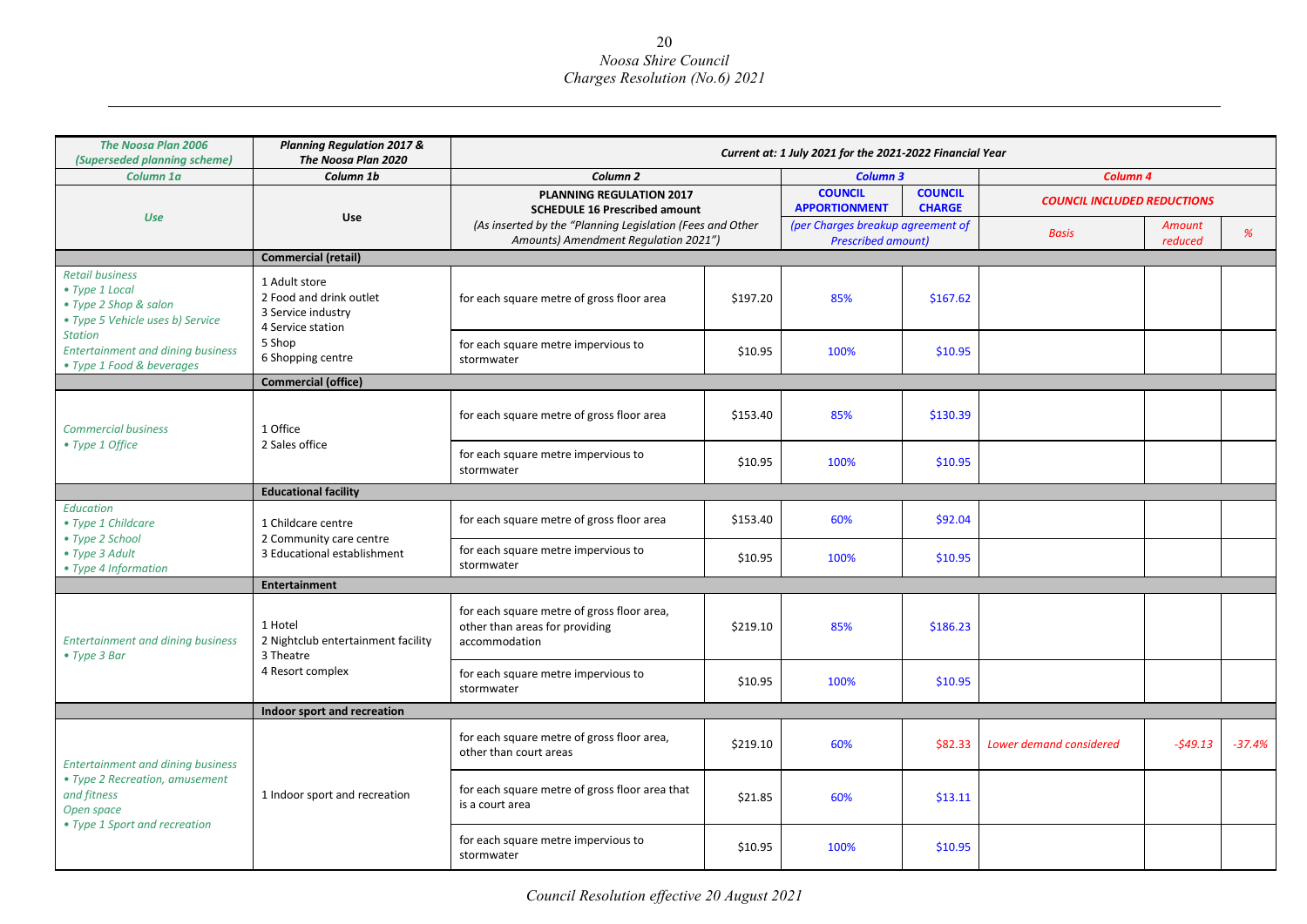| <b>The Noosa Plan 2006</b><br>(Superseded planning scheme)                                                                                                                                                                                                         | <b>Planning Regulation 2017 &amp;</b><br>The Noosa Plan 2020                                                                                                              |                                                                                                   |         | Current at: 1 July 2021 for the 2021-2022 Financial Year       |                                 |                                    |                   |   |
|--------------------------------------------------------------------------------------------------------------------------------------------------------------------------------------------------------------------------------------------------------------------|---------------------------------------------------------------------------------------------------------------------------------------------------------------------------|---------------------------------------------------------------------------------------------------|---------|----------------------------------------------------------------|---------------------------------|------------------------------------|-------------------|---|
| Column 1a                                                                                                                                                                                                                                                          | Column 1b                                                                                                                                                                 | Column <sub>2</sub>                                                                               |         | <b>Column 3</b>                                                |                                 | Column <sub>4</sub>                |                   |   |
|                                                                                                                                                                                                                                                                    |                                                                                                                                                                           | <b>PLANNING REGULATION 2017</b><br><b>SCHEDULE 16 Prescribed amount</b>                           |         | <b>COUNCIL</b><br><b>APPORTIONMENT</b>                         | <b>COUNCIL</b><br><b>CHARGE</b> | <b>COUNCIL INCLUDED REDUCTIONS</b> |                   |   |
| Use                                                                                                                                                                                                                                                                | <b>Use</b>                                                                                                                                                                | (As inserted by the "Planning Legislation (Fees and Other<br>Amounts) Amendment Regulation 2021") |         | (per Charges breakup agreement of<br><b>Prescribed amount)</b> |                                 | <b>Basis</b>                       | Amount<br>reduced | % |
|                                                                                                                                                                                                                                                                    | High impact industry or special industry                                                                                                                                  |                                                                                                   |         |                                                                |                                 |                                    |                   |   |
| <b>Industrial business</b><br>• Type 3 Extractive                                                                                                                                                                                                                  | 1 High impact industry<br>2 Special industry                                                                                                                              | for each square metre of gross floor area                                                         | \$76.75 | 64%                                                            | \$49.12                         |                                    |                   |   |
|                                                                                                                                                                                                                                                                    |                                                                                                                                                                           | for each square metre impervious to<br>stormwater                                                 | \$10.95 | 100%                                                           | \$10.95                         |                                    |                   |   |
|                                                                                                                                                                                                                                                                    | <b>Other industry</b>                                                                                                                                                     |                                                                                                   |         |                                                                |                                 |                                    |                   |   |
| <b>Industrial business</b><br>• Type 1 Warehouse<br>• Type 2 Production, alteration,<br>repackaging and repairing<br>Service & utility<br>• Type 2 Installation<br>• Type 4 Treatment, recycling &<br>disposal;<br><b>Transport</b><br>• Type 1 Passenger terminal | 1 Low impact industry<br>2 Medium impact industry<br>3 Research and technology industry<br>4 Rural industry<br>5 Warehouse<br>6 Marine industry                           | for each square metre of gross floor area                                                         | \$54.80 | 64%                                                            | \$35.07                         |                                    |                   |   |
| • Type 2 Carpark<br>• Type 3 Depot<br>• Type 4 Aeronautical                                                                                                                                                                                                        |                                                                                                                                                                           | for each square metre impervious to<br>stormwater                                                 | \$10.95 | 100%                                                           | \$10.95                         |                                    |                   |   |
|                                                                                                                                                                                                                                                                    | <b>High impact rural</b>                                                                                                                                                  |                                                                                                   |         |                                                                |                                 |                                    |                   |   |
| Cultivation<br>• Type 2 Intensive<br>Animal husbandry<br>• Type 1 Traditional                                                                                                                                                                                      | 1 Cultivating, in a confined area,<br>aquatic<br>animals or plants for sale<br>2 Intensive animal industry<br>3 Intensive horticulture<br>4 Wholesale nursery<br>5 Winery | for each square metre of gross floor area                                                         | \$21.85 | 60%                                                            | \$13.11                         |                                    |                   |   |
|                                                                                                                                                                                                                                                                    | Low impact rural                                                                                                                                                          |                                                                                                   |         |                                                                |                                 |                                    |                   |   |
| Cultivation<br>• Type 1 Traditional<br>Animal husbandry<br>• Type 1 Traditional<br>Forestry<br>• Type 1 Native<br>• Type 2 Plantation                                                                                                                              | 1 Animal husbandry<br>2 Cropping<br>3 Permanent plantation<br>4 Wind farm                                                                                                 | Nil                                                                                               | \$0.00  | 60%                                                            | \$0.00                          |                                    |                   |   |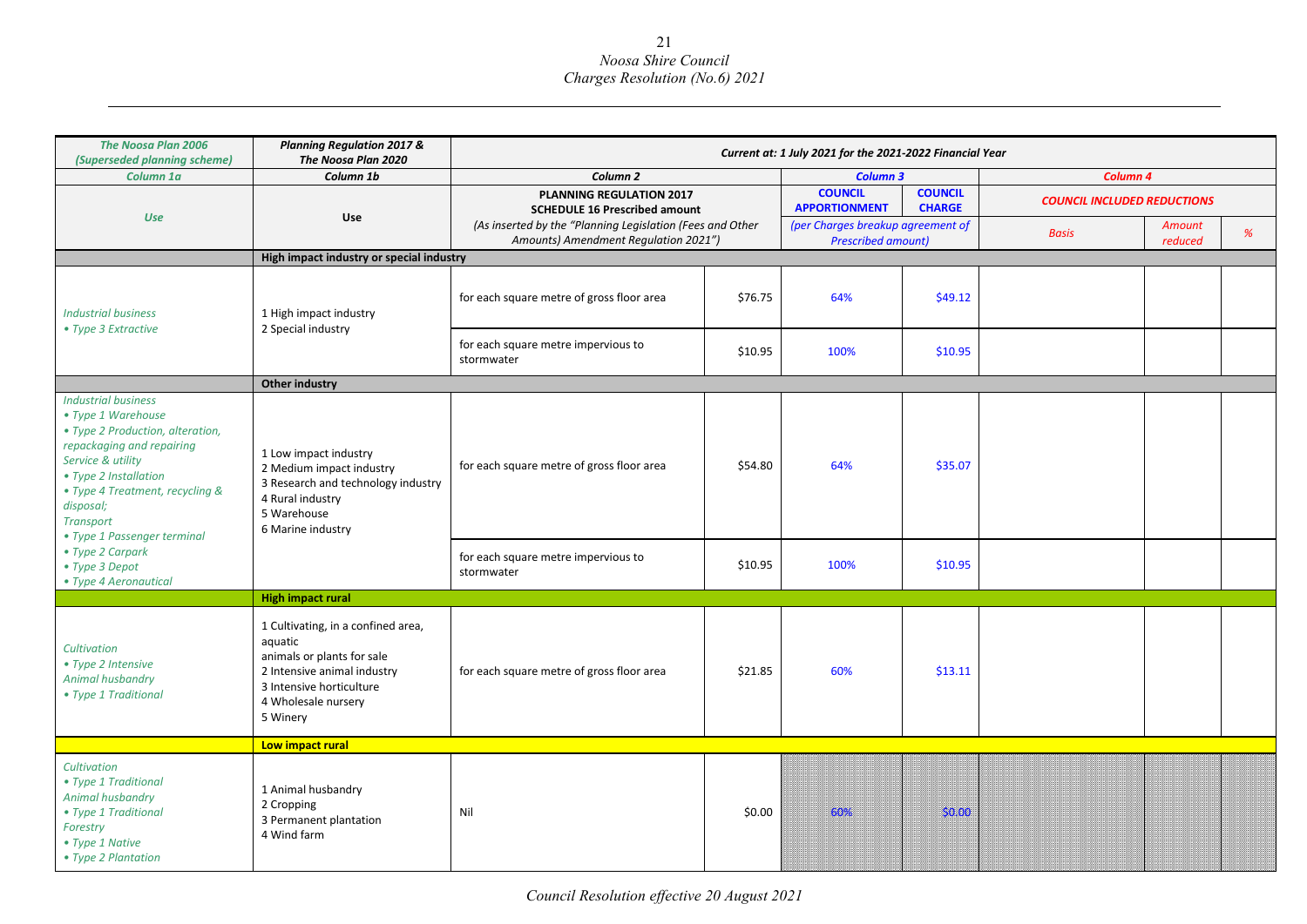| <b>The Noosa Plan 2006</b><br>(Superseded planning scheme)                                                                                                                                   | <b>Planning Regulation 2017 &amp;</b><br>The Noosa Plan 2020                                                                                                                                  |                                                                                                   |          | Current at: 1 July 2021 for the 2021-2022 Financial Year       |                                 |                                                                  |                   |          |
|----------------------------------------------------------------------------------------------------------------------------------------------------------------------------------------------|-----------------------------------------------------------------------------------------------------------------------------------------------------------------------------------------------|---------------------------------------------------------------------------------------------------|----------|----------------------------------------------------------------|---------------------------------|------------------------------------------------------------------|-------------------|----------|
| Column 1a                                                                                                                                                                                    | Column 1b                                                                                                                                                                                     | Column <sub>2</sub>                                                                               |          | <b>Column 3</b>                                                |                                 | Column <sub>4</sub>                                              |                   |          |
|                                                                                                                                                                                              |                                                                                                                                                                                               | <b>PLANNING REGULATION 2017</b><br><b>SCHEDULE 16 Prescribed amount</b>                           |          | <b>COUNCIL</b><br><b>APPORTIONMENT</b>                         | <b>COUNCIL</b><br><b>CHARGE</b> | <b>COUNCIL INCLUDED REDUCTIONS</b>                               |                   |          |
| <b>Use</b>                                                                                                                                                                                   | Use                                                                                                                                                                                           | (As inserted by the "Planning Legislation (Fees and Other<br>Amounts) Amendment Regulation 2021") |          | (per Charges breakup agreement of<br><b>Prescribed amount)</b> |                                 | <b>Basis</b>                                                     | Amount<br>reduced | %        |
|                                                                                                                                                                                              | <b>Essential services</b>                                                                                                                                                                     |                                                                                                   |          |                                                                |                                 |                                                                  |                   |          |
| <b>Commercial business</b><br>• Type 2 Medical<br>• Type 3 Veterinary<br>Multiple housing                                                                                                    | 1 Correctional facility                                                                                                                                                                       |                                                                                                   | \$153.40 | 60%                                                            | \$92.04                         |                                                                  |                   |          |
| • Type 3 Retirement and special<br>needs<br>(aged care facility)<br><b>Emergency service</b><br>• Type 1 Station<br>• Type 2 Shed<br>Wellbeing<br>• Type 1 Health (hospital, hospice<br>etc) | 2 Emergency services<br>3 Health care service<br>4 Hospital<br>5 Residential care facility<br>6 Veterinary service                                                                            | for each square metre of gross floor area                                                         |          |                                                                | \$68.43                         | If Residential care (aged or<br>special needs)<br>(lower demand) | $-523.61$         | $-25.7%$ |
|                                                                                                                                                                                              |                                                                                                                                                                                               | for each square metre impervious to<br>stormwater                                                 | \$10.95  | 100%                                                           | \$10.95                         |                                                                  |                   |          |
|                                                                                                                                                                                              | <b>Minor uses</b>                                                                                                                                                                             |                                                                                                   |          |                                                                |                                 |                                                                  |                   |          |
| Home-based business<br>• Type 1 Limited visibility<br>• Type 2 Evident<br>• Type 3 Significant scale<br>Service & utility<br>• Type 3 Tower                                                  | 1 Advertising device<br>2 Cemetery<br>3 Home-based business<br>4 Landing<br>5 Market<br>6 Outdoor lighting<br>7 Park<br>8 Roadside stall<br>9 Telecommunications facility<br>10 Temporary use | Nil                                                                                               | \$0.00   | 60%                                                            | \$0.00                          |                                                                  |                   |          |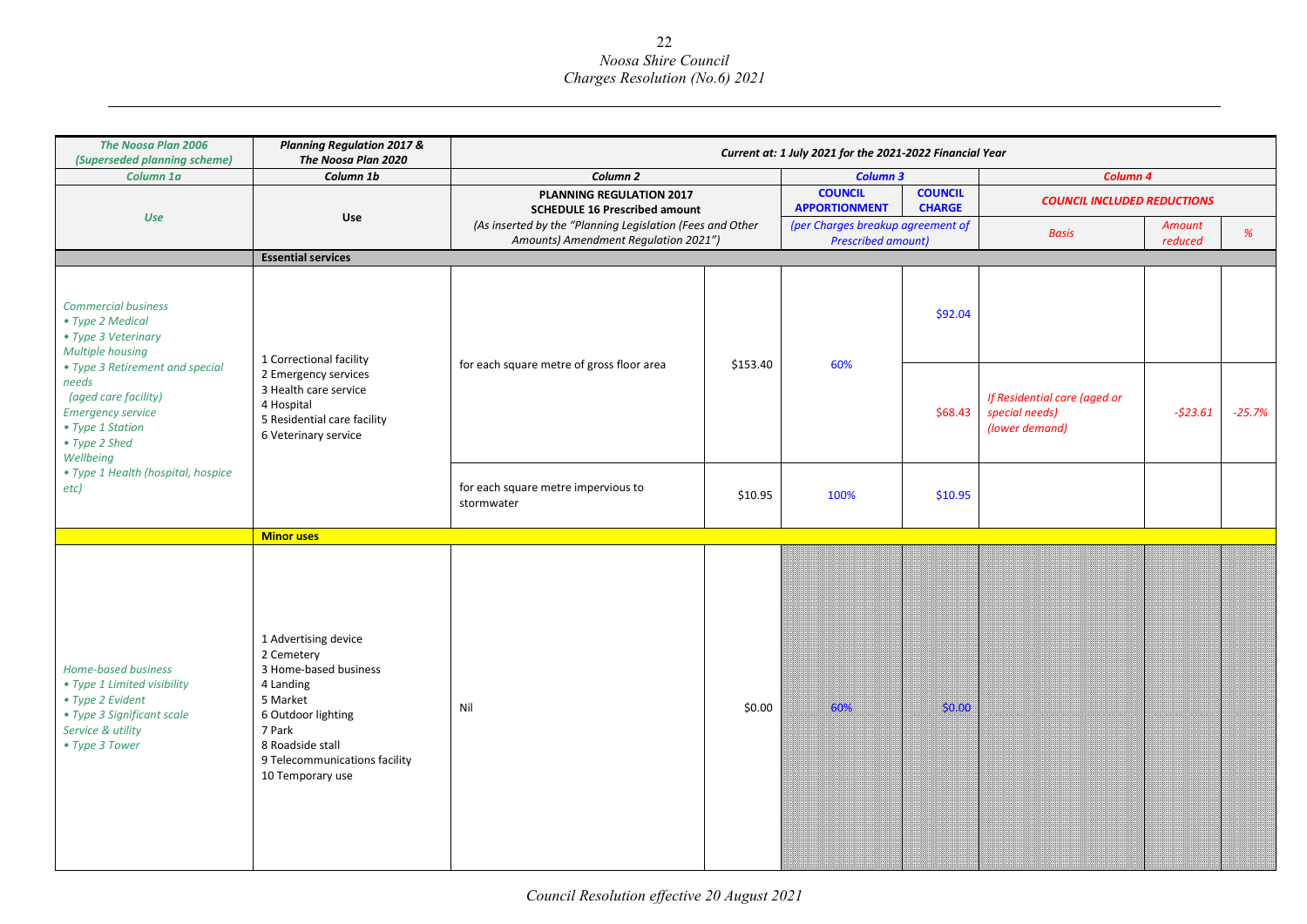| <b>The Noosa Plan 2006</b><br>(Superseded planning scheme) | <b>Planning Regulation 2017 &amp;</b><br>The Noosa Plan 2020                                                                                                                                                                                                                                                                                                                                                           |                                                                                                                                                                               | Current at: 1 July 2021 for the 2021-2022 Financial Year                                                                                                                                                                                                                                                                                                                                                                                                                                                                       |                                                                                                                                                                                                                                                                                                                                                                  |
|------------------------------------------------------------|------------------------------------------------------------------------------------------------------------------------------------------------------------------------------------------------------------------------------------------------------------------------------------------------------------------------------------------------------------------------------------------------------------------------|-------------------------------------------------------------------------------------------------------------------------------------------------------------------------------|--------------------------------------------------------------------------------------------------------------------------------------------------------------------------------------------------------------------------------------------------------------------------------------------------------------------------------------------------------------------------------------------------------------------------------------------------------------------------------------------------------------------------------|------------------------------------------------------------------------------------------------------------------------------------------------------------------------------------------------------------------------------------------------------------------------------------------------------------------------------------------------------------------|
| Column 1a                                                  | Column 1b                                                                                                                                                                                                                                                                                                                                                                                                              | Column <sub>2</sub>                                                                                                                                                           | Column 3                                                                                                                                                                                                                                                                                                                                                                                                                                                                                                                       | Column <sub>4</sub>                                                                                                                                                                                                                                                                                                                                              |
|                                                            |                                                                                                                                                                                                                                                                                                                                                                                                                        | <b>PLANNING REGULATION 2017</b><br><b>SCHEDULE 16 Prescribed amount</b>                                                                                                       | <b>COUNCIL</b><br><b>COUNCIL</b><br><b>APPORTIONMENT</b><br><b>CHARGE</b>                                                                                                                                                                                                                                                                                                                                                                                                                                                      | <b>COUNCIL INCLUDED REDUCTIONS</b>                                                                                                                                                                                                                                                                                                                               |
| <b>Use</b>                                                 | <b>Use</b>                                                                                                                                                                                                                                                                                                                                                                                                             | (As inserted by the "Planning Legislation (Fees and Other<br>Amounts) Amendment Regulation 2021")                                                                             | (per Charges breakup agreement of<br><b>Prescribed amount)</b>                                                                                                                                                                                                                                                                                                                                                                                                                                                                 | Amount<br><b>Basis</b><br>reduced                                                                                                                                                                                                                                                                                                                                |
|                                                            | Other uses                                                                                                                                                                                                                                                                                                                                                                                                             |                                                                                                                                                                               |                                                                                                                                                                                                                                                                                                                                                                                                                                                                                                                                |                                                                                                                                                                                                                                                                                                                                                                  |
|                                                            | 1 Air service<br>2 Animal keeping<br>3 Car park<br>4 Crematorium<br>5 Extractive industry<br>6 Major sport, recreation and<br>entertainment facility<br>7 Motor sport facility<br>8 Non-resident workforce<br>accommodation<br>9 Outdoor sport and recreation<br>10 Port service<br>11 Tourist attraction<br>12 Utility installation<br>13 Any other use not listed in<br>column 1, including a use that is<br>unknown | The prescribed amount for another similar use listed in<br>column 1 (other than in this row) that the local government<br>or distributor-retailer decides to apply to the use | 1 Air service = Low-Medium impact industry<br>3 Car park = Low impact industry<br>4 Crematorium = Funeral parlour<br>5 Extractive industry = High impact industry<br>7 Motor sport facility = Indoor sport and recreation<br>8 Non-resident workforce accommodation = Short-term accommodation<br>9 Outdoor sport and recreation = Indoor sport and recreation<br>10 Port service = Marine industry<br>11 Tourist attraction = Resort complex<br>12 Utility installation = Low impact industry<br>time of development approval | Council has decided the following to be the most similar uses and appropriate rates:<br>2 Animal keeping = Animal husbandry or Intensive animal husbandry as applicable<br>6 Major sport, recreation and entertainment facility = Indoor sport and recreation<br>13 Any other use not listed in column 1, including a use that is unknown = To be decided at the |

#### **Notes:**

(1) Development that is for provision of "trunk" infrastructure is exempt from and not subject to payment of infrastructure charges.

(2) Table 10.3 charges are specified at the base date and are subject to indexation in accordance with clause 9.5 Automatic increase provision of levied charge.

#### (3) **Network Reductions**:

a) The Stormwater component of the charge is **excluded** for development located **outside** the Coastal Area, Cooroy and Pomona PIA service catchments.

- b) The Transport component of the charge is **reduced** by:
	- **12%** for development located **outside** the PIA service catchments; and
	- **2%** for development located **inside** the Boreen Point, Cooroibah and Kin Kin PIA service catchments.
- (4) Reconfiguration of a lot for "**Non-residential**" development **excludes** the Stormwater network charge. Stormwater charges will only be calculated and applied on subsequent development permits for material change of use or building work when the impervious area is able to be determined.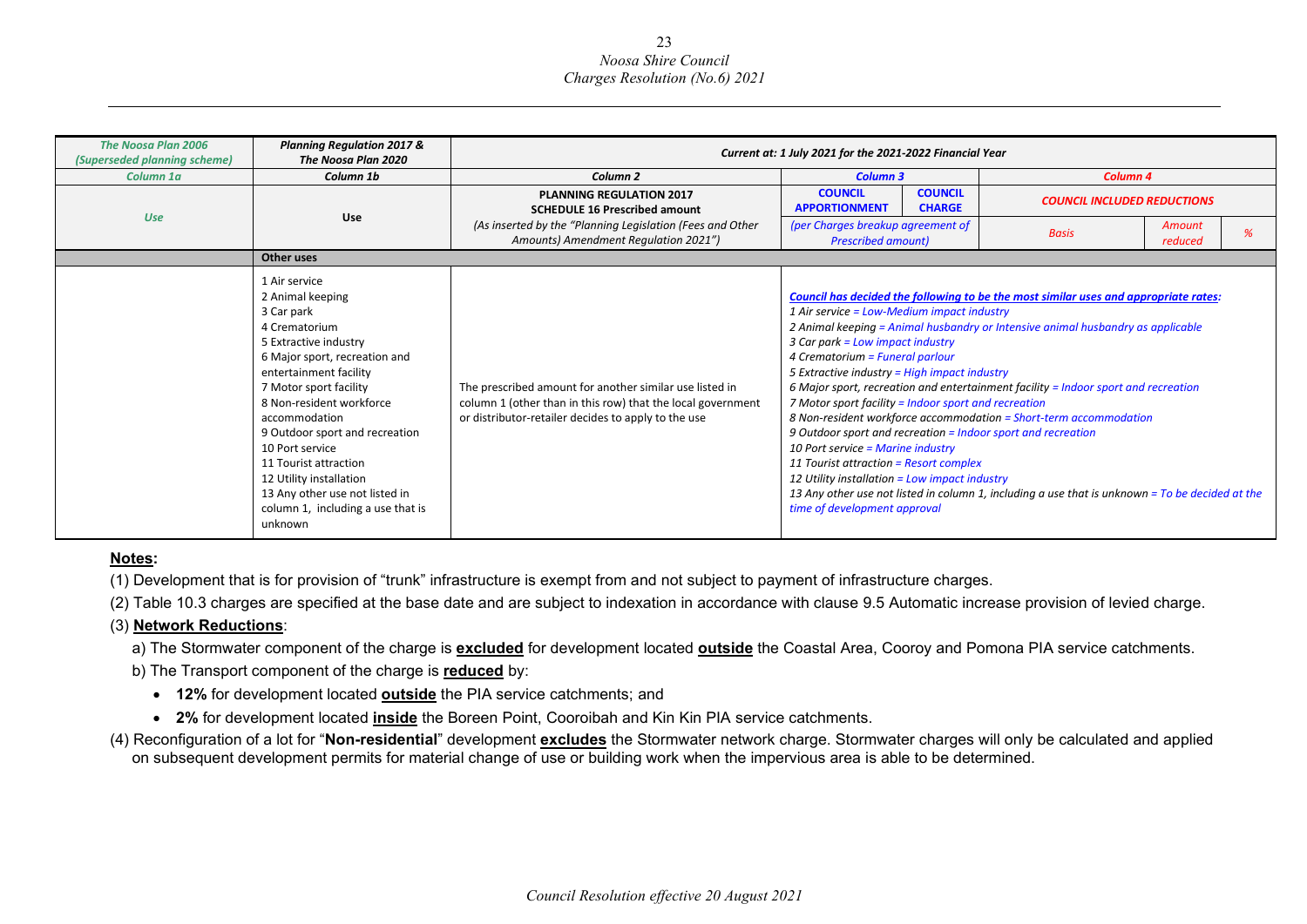## <span id="page-23-0"></span>**Part 4 Offset and refund for Council trunk infrastructure**

## <span id="page-23-1"></span>**11. Infrastructure offset**

#### <span id="page-23-2"></span>**11.1 Purpose**

Section 11 states the Council's policy for calculating the establishment cost for an infrastructure offset for provision of trunk infrastructure.

#### <span id="page-23-3"></span>**11.2 Application of section**

Section 11 applies where for a development, the Council has for a trunk infrastructure network:

- (a) requires trunk infrastructure to be provided under a necessary infrastructure condition of a development approval, that services or is planned to service premises other than the subject premises; and;
- (b) a levied infrastructure charge applies to the development.

#### <span id="page-23-4"></span>**11.3 Establishment cost for an infrastructure offset**

The establishment cost for determining offsets for provision of trunk infrastructure required in a necessary infrastructure condition shall be the establishment cost identified in the LGIP or Netserv Plan and indexed to the reference date of the issued infrastructure charges notice.

#### <span id="page-23-5"></span>**11.4 Recalculation of establishment cost for an infrastructure offset**

- (1) Where a notice is given by an applicant under s. 137 of the Planning Act requesting a recalculation of the establishment cost for the trunk infrastructure that is works, the recalculated amount shall be the pre-market estimate of the work as follows: The pre-market estimate of work for the trunk infrastructure contribution is the estimate expressed in dollars of the design and construction of the work:
	- (a) including the following:
		- (i) the cost of planning and designing the work;
		- (ii) the cost of survey and site investigation for the work;
		- (iii) a cost under a construction contract for the work;
		- (iv) a portable long service leave payment for a construction contract;
		- (v) an insurance premium for the work;
		- (vi) a Council inspection fee for the commencement and end of the maintenance period for the work;
		- (vii) the cost of an approval for the work;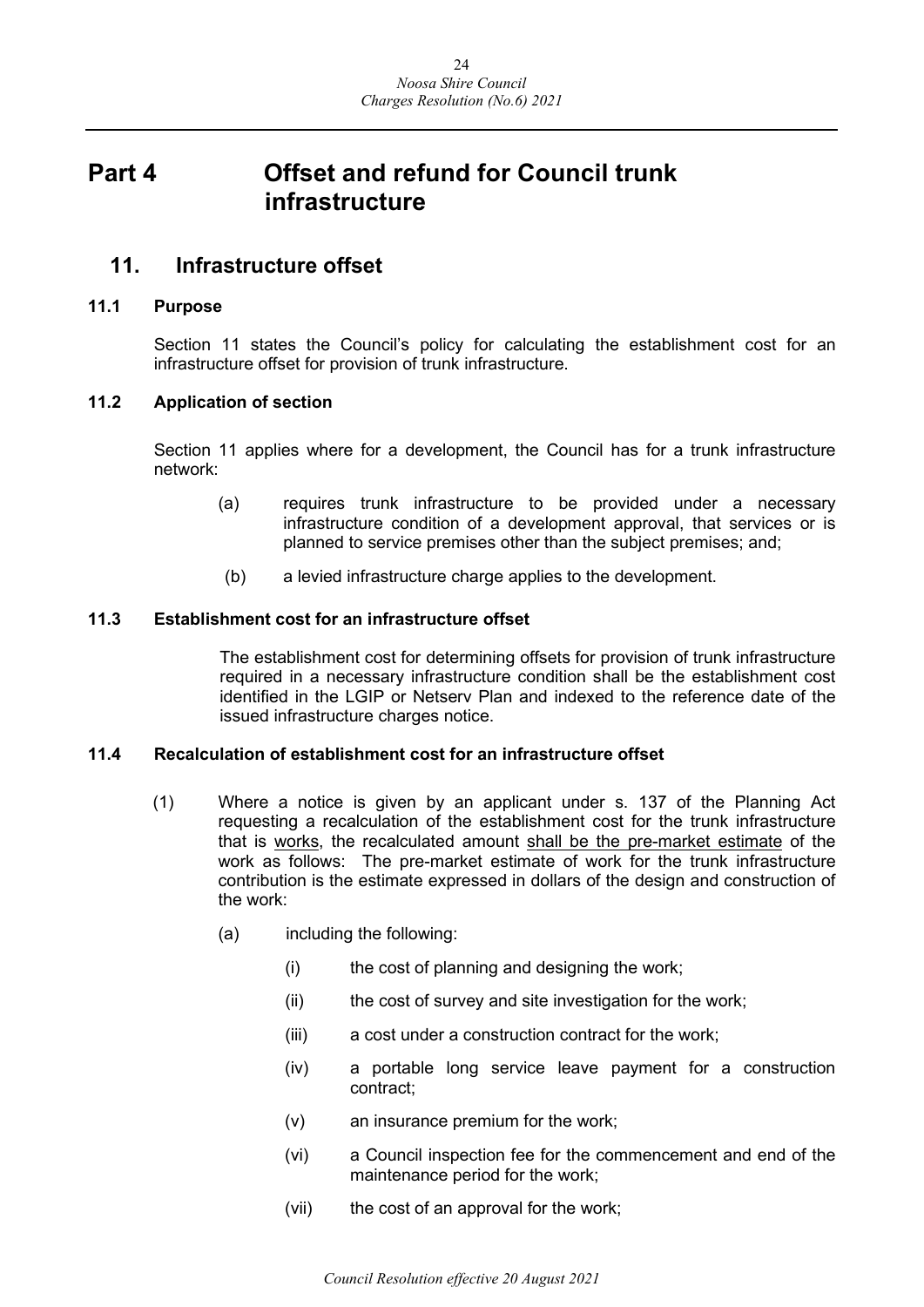- (b) excluding the following:
	- (i) a cost of carrying out temporary infrastructure;
	- (ii) a cost of carrying out other infrastructure which is not part of the trunk infrastructure contribution;
	- (iii) a cost of the decommissioning, removal and rehabilitation of infrastructure identified in paragraphs (i) and (ii);
	- (iv) a part of the trunk infrastructure contribution provided by the Council or a person other than the person seeking the infrastructure offset;
	- (v) a cost to the extent that GST is payable and an input tax credit can be claimed for the work.
- (c) The applicant:
	- (i) must undertake a tender process in accordance with the Council's Procurement Policy for any work contribution which is eligible for an Infrastructure Offset under this document;
	- (ii) must give the Council a Notice which states the claimant's calculation of the pre-market estimate, which will include, as applicable;
		- A. a copy of the tender advertisement;
		- B. a copy of each tender received;
		- C. the claimant's preferred tenderer;
		- D. the claimant's reason for the preferred tenderer;
		- E. a copy of the proposed Work Contract issued by the claimant's preferred tenderer;
		- F. detailed plans and specifications showing the extent of the Work Contribution eligible for an Infrastructure Offset;
		- G. the claimant's calculation of the cost providing a Works Contribution to which an Infrastructure Offset applies;
		- H. the total of the claimant's calculation of the Pre-Market Estimate.
	- (iii) If the Council agrees with the applicant's Pre-Market Estimate, it becomes the establishment cost of the infrastructure.
- (d) If the Council does not agree with the applicant's Pre-Market Estimate, the Council will provide its own alternative Pre-Market Estimate to the applicant. If the applicant agrees with the Council's alternative Pre-Market Estimate, it becomes the establishment cost of the infrastructure.
- (e) If agreement cannot be reached on the Pre-Market Estimate, an independent assessor is to be appointed by agreement between the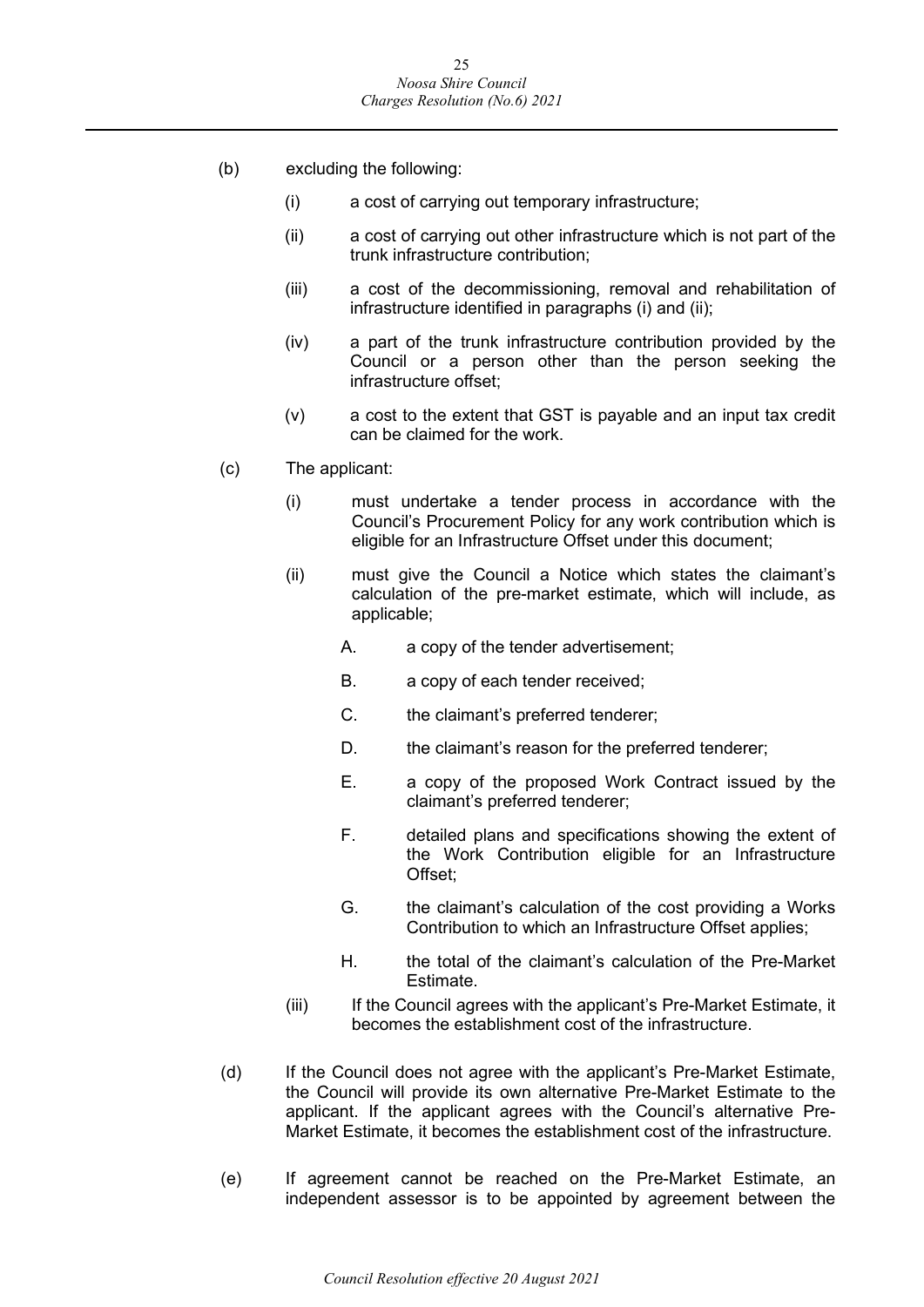Council and the applicant to determine the estimate. The cost of this independent assessment is to be equally shared between the local authority and the applicant and the amended cost estimate determined by the independent assessor becomes the establishment cost of the infrastructure.

However, if the Council and the applicant cannot reach agreement on the appointment of an independent assessor, the establishment cost of the infrastructure is determined by calculating the average of the previous two cost estimates prepared on behalf of the applicant and the Council respectively.

- (2) Where a notice is given by an applicant under s. 137 of the Planning Act requesting a recalculation of the establishment cost for the trunk infrastructure that is land, the recalculated amount shall be the value estimated for the land based on the pre-approved and pre-developed state of the land as follows:
	- a) The applicant, at their own cost, must provide to the Council a valuation of the specified land undertaken by a certified practicing valuer. If the Council accepts the valuation, the valuation is the establishment cost of the infrastructure.
	- (b) If the Council does not agree with the applicant's valuation, the Council will provide its own alternative valuation to the applicant. If the applicant agrees with the Council's alternative Pre-Market Estimate, it becomes the establishment cost of the infrastructure.
	- (c) If agreement cannot be reached on the valuation, an independent assessor is to be appointed by agreement between the Council and the applicant to determine the estimate. The cost of this independent assessment is to be equally shared between the local authority and the applicant and the amended valuation estimate determined by the independent assessor becomes the establishment cost of the infrastructure.

However, if the Council and the applicant cannot reach agreement on the appointment of an independent assessor, the establishment cost of the infrastructure is determined by calculating the average of the previous two valuation estimates prepared on behalf of the applicant and the Council respectively.

## <span id="page-25-0"></span>**12. Refund of an unused infrastructure offset**

#### <span id="page-25-1"></span>**12.1 Purpose**

Section 12 states the Council's policy for a refund of an unused infrastructure offset for provision of trunk infrastructure.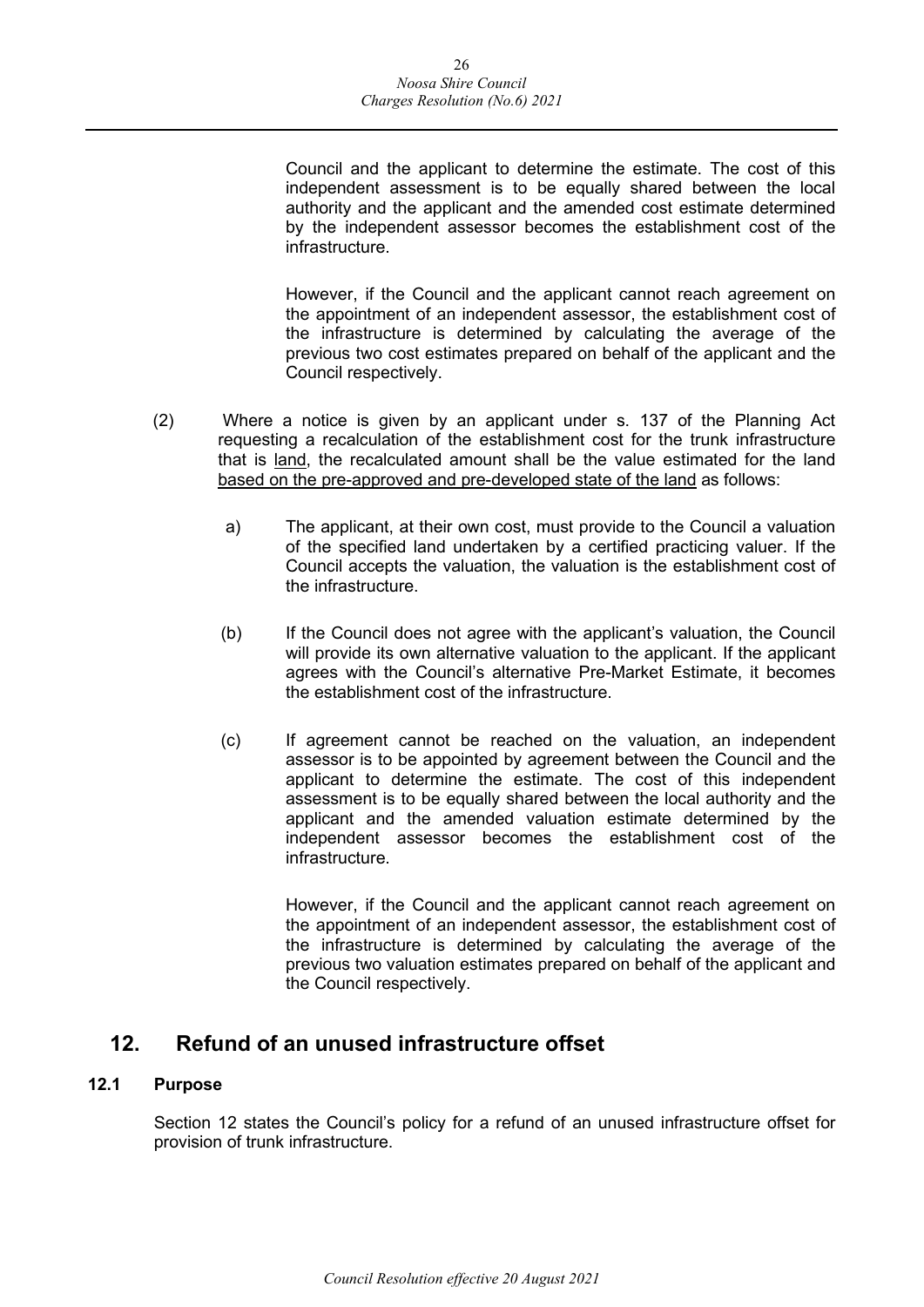#### <span id="page-26-0"></span>**12.2 Application of section**

Section 12 applies where:

- (a) the development to which the trunk infrastructure relates has been lawfully completed;
- (b) the trunk infrastructure is planned under this document to service the development of other premises and has been completed and handed over to Council;
- (c) the amount of the value of an infrastructure offset has not been fully offset against a levied infrastructure charge to which the trunk infrastructure relates.

#### <span id="page-26-1"></span>**12.3 Payment of a refund**

- (1) A refund will be paid by Council (as applicable) to the applicant in accordance with the following:
	- (a) the refund will not exceed the value of the unused infrastructure offset and is not subject to indexation;
	- (b) The amounts and timing of refund payments will be made as follows:
		- (i) for refund amounts up to \$150,000, the payment will occur in the December quarter in the financial year following completion of the works and "off-maintenance" handover of the trunk infrastructure to Council; and
		- (ii) for remaining refund balance amounts over \$150,000 up to \$500,000 the payment will occur in the December quarter in the second financial year following completion of the works and "offmaintenance" handover of the trunk infrastructure to Council; and
		- (iii) for any remaining refund balance amounts over \$500,000, the payment will occur in the December quarter in the third financial year following completion of the works and "off-maintenance" handover of the trunk infrastructure to Council.

#### <span id="page-26-2"></span>**13. CONVERSION APPLICATIONS**

#### <span id="page-26-3"></span>**13.1 Purpose**

Section 13 states the Council's criteria for consideration and assessment of applications to convert non-trunk infrastructure to trunk infrastructure.

#### <span id="page-26-4"></span>**13.2 Application of section**

- (1) This section applies if:
	- (a) a condition of a development approval requires non-trunk infrastructure to be provided; and
	- (b) the construction of the non-trunk infrastructure has not started.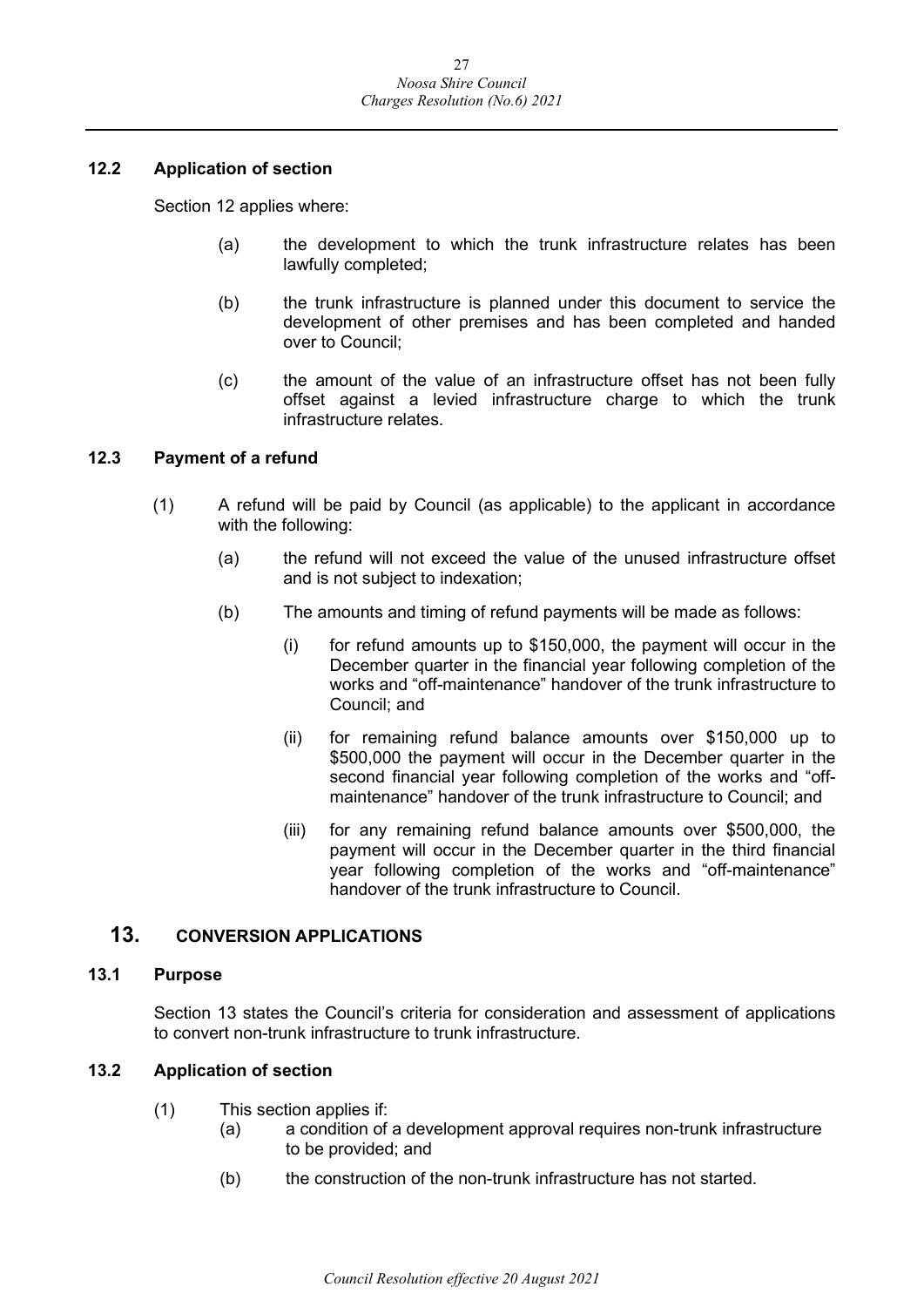#### <span id="page-27-0"></span>**13.3 Conversion application process**

- (1) An applicant may apply to the local government to convert non-trunk infrastructure to trunk infrastructure.
- (2) The application must be made in writing within the required period (see clause 139 of the Planning Act).
- (3) The local government must, within the required period (see clause 140 of the Planning Act), decide the conversion application having regard to the criteria for deciding the application stated in section 13.6.
- (4) At any time before deciding the conversion application, the local government may give a notice to the applicant requiring the applicant to give information that the local government reasonably needs to make the decision (see clause140 of the Planning Act for notice requirements).

#### <span id="page-27-1"></span>**13.4 Notice of decision**

- (1) As soon as practicable after deciding the conversion application, the local government must give the applicant notice of the decision.
- (2) If the decision is not to convert non-trunk infrastructure to trunk infrastructure, the notice must be an information notice about the decision.
- (3) If the decision is to convert non-trunk infrastructure to trunk infrastructure, the written notice must state:
	- (a) that the infrastructure is trunk infrastructure
	- (b) if the infrastructure will be conditioned as a necessary infrastructure condition
	- (c) if an offset or refund applies
	- (d) if an offset or refund applies, the details of that offset or refund.

#### <span id="page-27-2"></span>**13.5 Effect of conversion application decision**

- (1) If the local government has decided to convert non-trunk infrastructure to trunk infrastructure, it may amend the development approval by imposing a necessary infrastructure condition for the trunk infrastructure.
- (2) If a necessary infrastructure condition is imposed, the local government must give either an infrastructure charges notice or an amended infrastructure charges notice including details of the offset or refund.

#### <span id="page-27-3"></span>**13.6 Criteria for deciding a conversion application**

- (1) Each of the following criteria must be met for non-trunk infrastructure to be converted to trunk infrastructure :
	- (a) the infrastructure services development that is-
		- (i) consistent with the assumptions about the type, scale, location or timing of future development stated in the LGIP; and
		- (ii) for premises completely inside the PIA.
	- (b) construction of the infrastructure has not yet started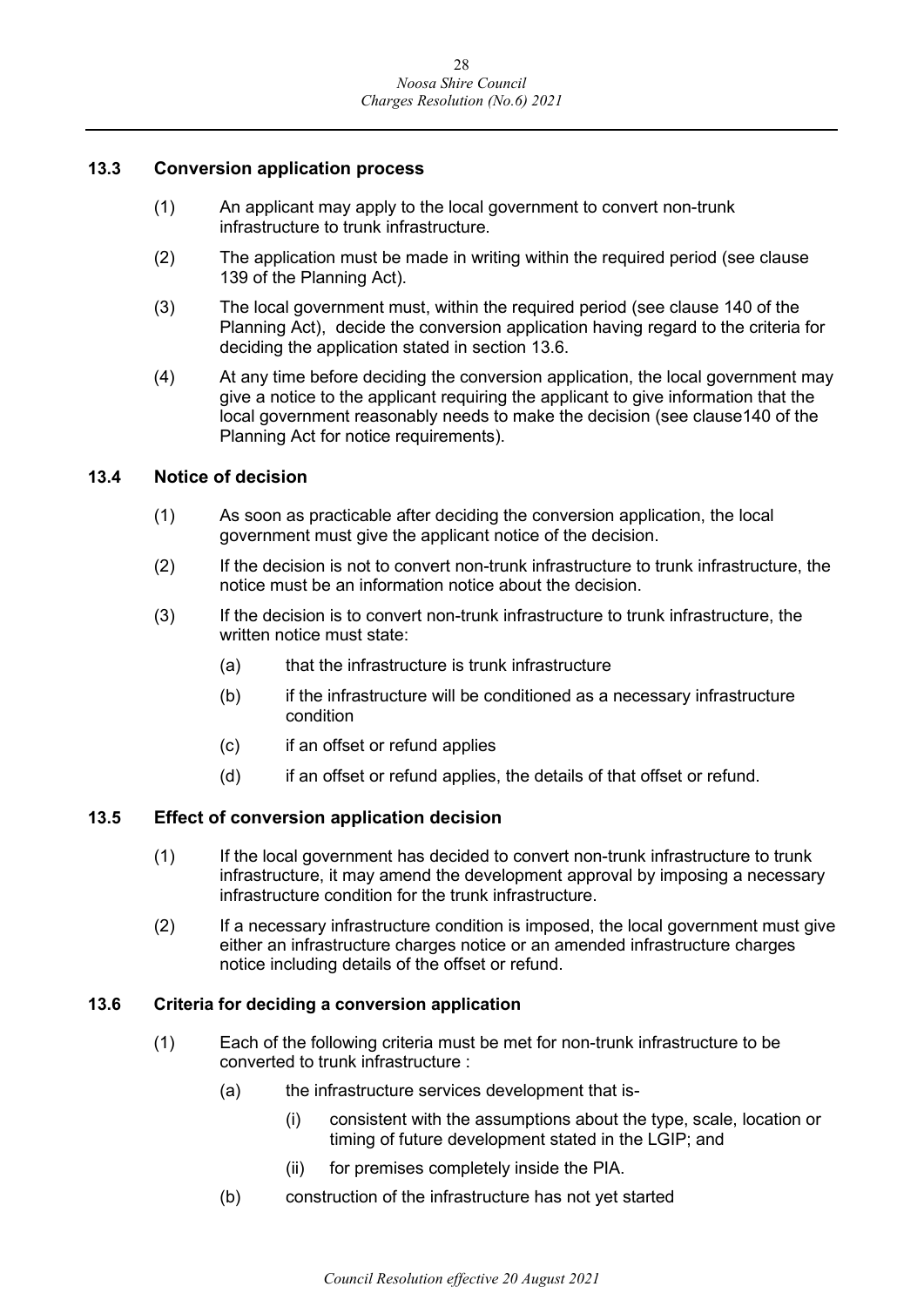- (c) the infrastructure is inconsistent with the requirements for non-trunk infrastructure stated in clause 145 of the Planning Act.
- (d) the infrastructure is owned or will be owned by the local government
- (e) the infrastructure is not temporary infrastructure
- (f) the infrastructure will be used by other development
- $(g)$  the type, capacity and function of the infrastructure is:
	- (i) consistent with the trunk infrastructure identified in the local government's LGIP *and the examples of trunk infrastructure identified for a network in Table 13.1*
	- (ii) *inconsistent with the examples of non-trunk infrastructure identified for a network in Table 13.1*
- (h) the type, size and location of the infrastructure is the most cost effective option for servicing multiple developments in the area.
- (i) the infrastructure could have been planned by the local government without knowing the detailed layout of lot reconfigurations or the design details for material change of use applications in the area. That is, the infrastructure could have been planned during preparation of the LGIP using only the planned density assumptions stated in the LGIP.
- (2) The **most cost effective option** for trunk infrastructure provision means the least cost option based upon the life cycle cost of the infrastructure required to service future urban development in the area at the desired standard of service.

#### **Table 13.1 – Examples of trunk infrastructure and non-trunk infrastructure for Council's networks**

| Infrastructure network | <b>Examples of trunk infrastructure</b>                                                                                                                                                                                                                                                                                                                                                                 | <b>Examples of non-trunk infrastructure</b>                                                                                                                                                                                                                                                                                                                                                                                                                                                                                                                                                               |
|------------------------|---------------------------------------------------------------------------------------------------------------------------------------------------------------------------------------------------------------------------------------------------------------------------------------------------------------------------------------------------------------------------------------------------------|-----------------------------------------------------------------------------------------------------------------------------------------------------------------------------------------------------------------------------------------------------------------------------------------------------------------------------------------------------------------------------------------------------------------------------------------------------------------------------------------------------------------------------------------------------------------------------------------------------------|
| <b>Stormwater</b>      | Land and/or works for:<br>the following stormwater infrastructure<br>items which service a minimum of 300<br>residential lots or equivalent demand:<br><b>Bio-retention swale</b><br>$\Omega$<br>Channel<br>$\circ$<br>Culvert<br>$\circ$<br>Pipe<br>$\circ$<br>Revegetation<br>$\circ$<br>Stormwater quality devices<br>$\circ$<br>Retention basin / wetland<br>$\Omega$<br>Detention basin<br>$\circ$ | Land and/or works for:<br>Privately<br>owned<br>stormwater<br>infrastructure (e.g. dams, retention<br>basins on private property)<br>stormwater<br>infrastructure<br>bulk.<br>owned by state or state entity<br>following<br>the<br>stormwater<br>٠<br>infrastructure items which service<br>less than 300 residential lots or<br>equivalent demand:<br><b>Bio-retention swale</b><br>$\Omega$<br>Channel<br>$\circ$<br>Culvert<br>$\Omega$<br>Pipe<br>$\circ$<br>Revegetation<br>$\circ$<br>Stormwater quality devices<br>$\circ$<br>Retention basin / wetland<br>$\circ$<br>Detention basin<br>$\Omega$ |